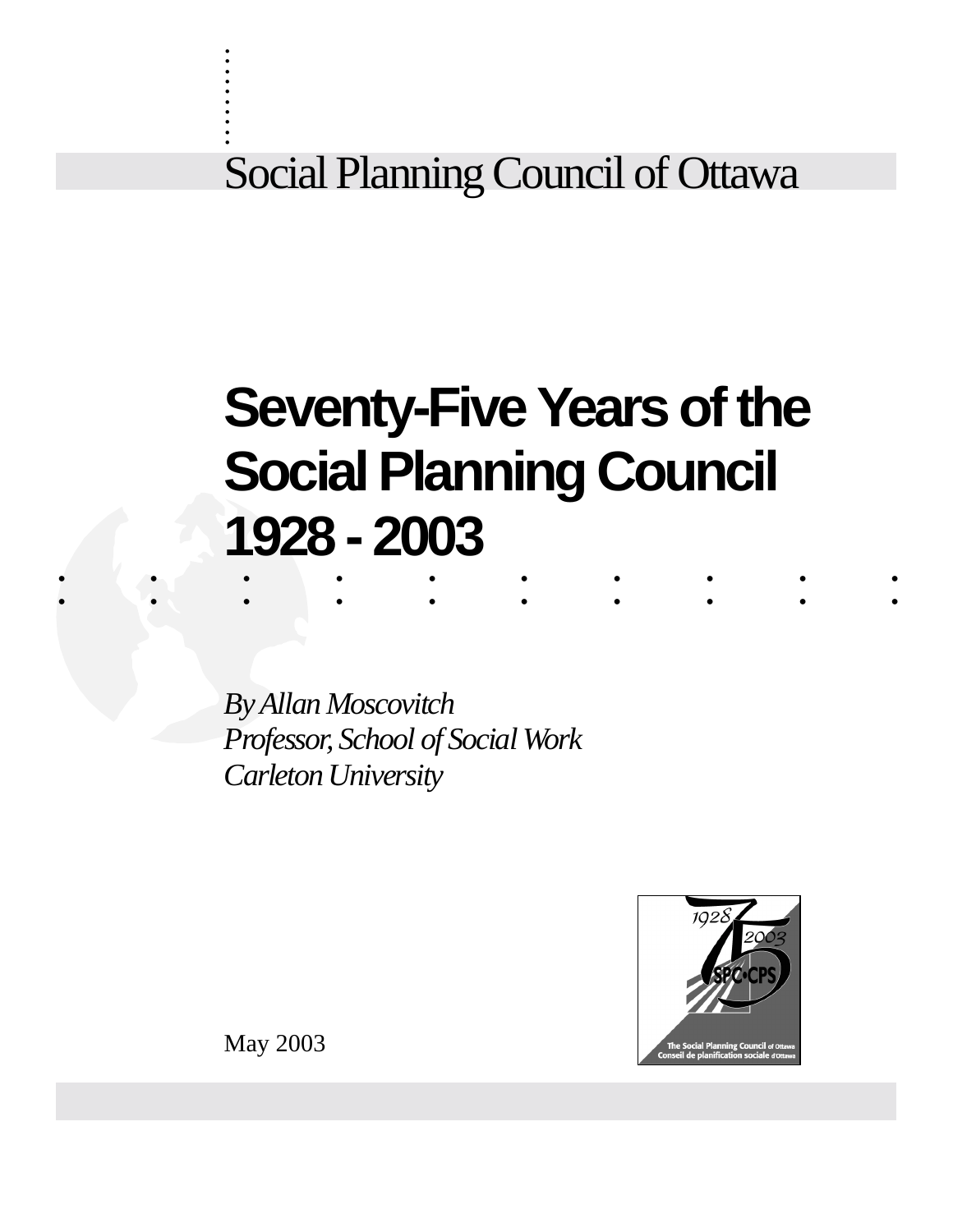My thanks for the assistance I received in the preparation of this work from staff at the Municipal Archives of Ottawa and from Pierrette Lemieux of the Social Planning Council of Ottawa. I am grateful to Erik Windfeld for his assistance with the editing the final document.

Published May 2003

ISBN # 1-895732-28-X

Social Planning Council of Ottawa 280 Metcalfe Street, Suite 501 Ottawa, Ont. K2P 1R7 (613) 236-7060 www.spcottawa.on.ca office@spcottawa.on.ca

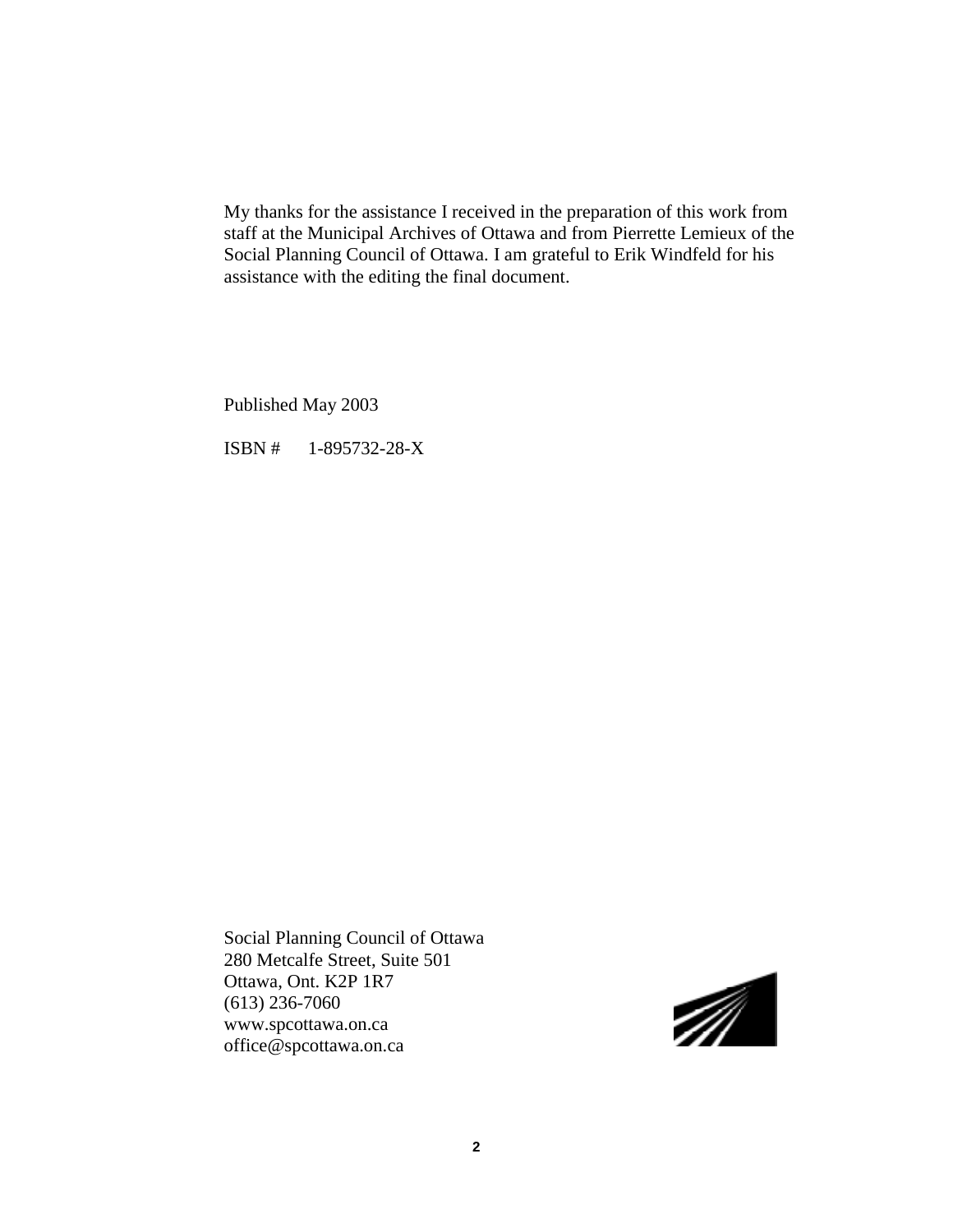# Seventy-Five Years of the Social Planning Council, 1928 - 2003

#### **Origins**

. . . . . . . . . .

On Monday September  $12<sup>th</sup>$ , 1927, a group of Ottawa citizens met for a lunch at the Chateau Laurier hosted by the Rotary Club. They were there to hear a guest speaker, J.H.T. Falk, executive director of the Montreal Council of Social Agencies and to discuss establishing a similar organization in Ottawa. There were 29 people in attendance including the city's magistrate, and the commissioner of Ottawa's Social Service Department.<sup>1</sup>

After Falk's presentation it was decided that the meeting approve the formation of a Council of Social Agencies and that a committee be appointed to prepare a constitution and by-laws.<sup>2</sup>

The first meeting of the Ottawa Council of Social Agencies took place on the  $1<sup>st</sup>$  of February 1928 at eight o'clock in the Palm Room at the Chateau Laurier. A total of 24 agencies applied for membership in four divisions: eight in child welfare; eight in family welfare; five in health and three in education and recreation. Membership fees were set at \$10 per year. With 19 paid subscriptions, the fledgling council had a budget of \$190.

 $2$  Minutes of the Meeting, prepared by R. Hopper, Secretary, Ottawa Council of Social Agencies, Minutes, Papers of the Social Planning Council, City of Ottawa Archives, 39 D 90, Box 3.

 <sup>1</sup>  $<sup>1</sup>$  Those in attendance were representative of the social services in Ottawa in 1927. Among the</sup> participants were: Mr. Thomas Blair, Rotary Club, Crippled Children's Committee, Mrs. A.G. Mather, Infants Home and Hospital, Mr. K.A. Greene, Perley Home for Incurables, Mr. T.H. Hutchinson, YMCA, Mrs. H.P. Hill, May Court Club, Miss K. Symes, Canadian Girl Guides, Major G. Best, Salvation Army, Mr. Ainslie W. Greene, Boy Scouts Association, Mr. Joseph P. Dunne, Ottawa Children's Bureau, and St. Patrick's Asylum, Mr. J.J. Allen, Ottawa Welfare Bureau, Colonel D.T. Irwin, Children's Aid Society, Mr. A.W. Bayman, Protestant Home for the Aged, Mr. Fred McCann, Ottawa Boys Club, Mr. Arthur J.Ames, Kiwanis Club, Mrs. C.A.Douglas, YWCA, Mrs. J.A.Wilson, Red Cross Society, Mrs. C.H. Thorburn, Protestant Orphans' Home, Mrs. S.S. Holden, Ottawa Day Nursery, Miss Hazel Todd, Social Hygiene Council, Mrs. Asa Gordon, King's Daughters Guild, Home for Friendless Women, Mr. Payne of the Ottawa Association of the Blind.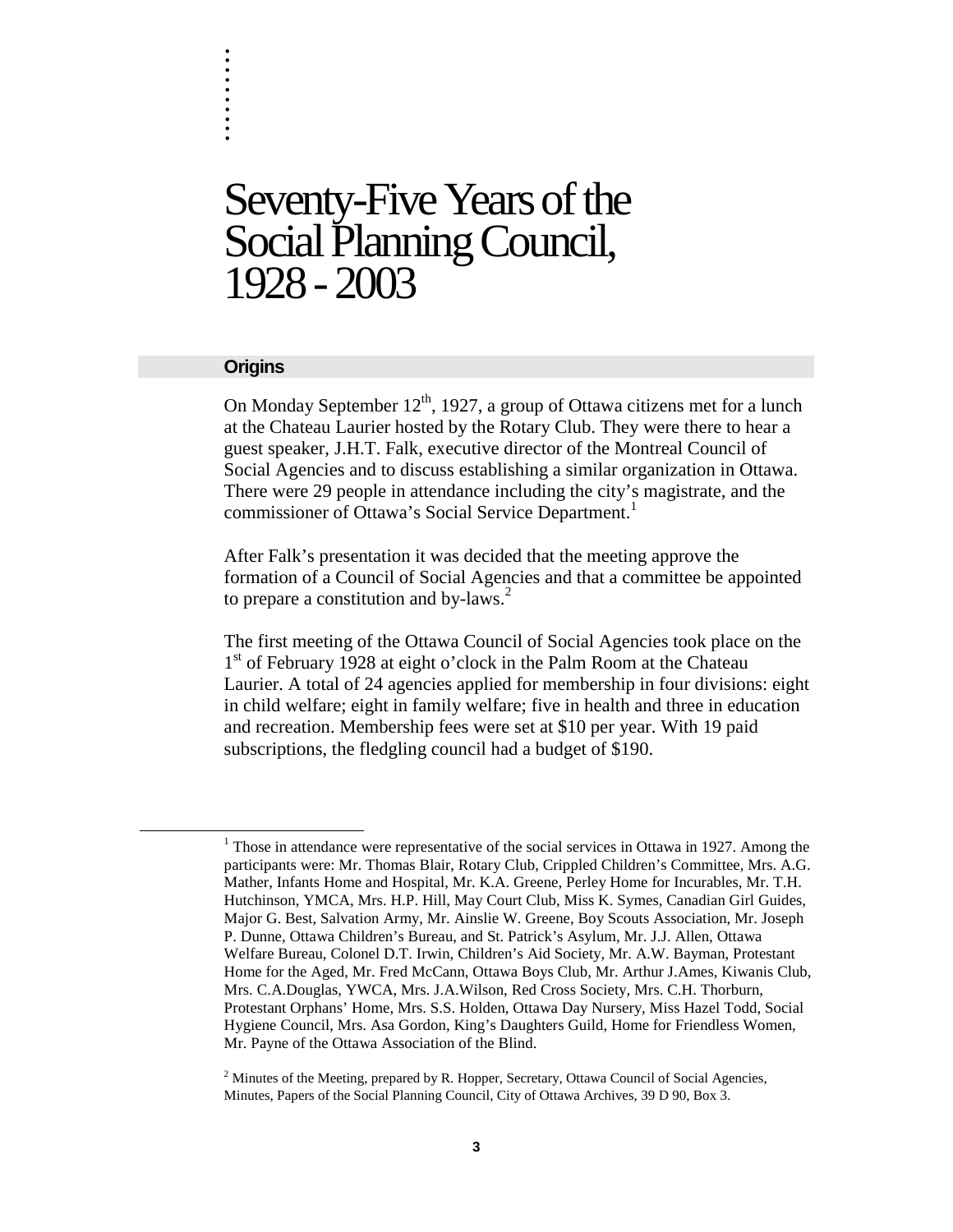The first elected officers of the council were not unlike those in the member agencies. All were men despite a substantial number of women attending the first meeting as well as playing a prominent role in the administration of social services in the area. Most, but not all, were volunteers.<sup>3</sup> The officers of the new council were primarily executives drawn from business including manufacturing, building contractors, as well as the civil service.

It was not until 1933 that a constitution for the Council of Social Agencies was approved. The council's principal purposes were to: promote the study of the social needs of the community; establish how agencies could improve their services or respond to unmet needs; and increase the awareness and interest members of the community in the social needs of all community members.

Following the recommendations of a report submitted to the council in 1932 by Charlotte Whitton outlining both a financial and administrative plan for the council, there would be two types of members, active and associate. Each active member would have to file copies of a constitution, policies and board membership, agree to use the Social Service Exchange, cooperate with other members, and if appealing to the public for funds, file an audited financial statement. There would also be four divisions of the agency members: health services, children's services, family welfare, handicap and dependency, and recreation and character building services. The officers of the new organization would include a president, a past president (known as the honorary president) an honorary secretary, a treasurer, and four vice presidents, the latter chosen to represent the Protestant, English Catholic, French Catholic, and Jewish population of Ottawa.<sup>4</sup>

Whitton's recommendations on the organization of a financial federation included three community chests, one Protestant and General including the small Jewish appeal, one English Catholic and one French Catholic. The final result in 1933 was two chests: a Protestant and General, and a Catholic. Each would raise funds to support some of the 20 agencies that joined in the first combined campaign, to support the Social Service Exchange, the Council of Social Agencies and the financial federation itself. The campaign would operate by direct appeal.<sup>5</sup>

Initially known as the Ottawa Federated Charities, by 1935 it had officially changed its name to the Ottawa Community Chests. In French it would be known as La Caisse de bienfaisance d'Ottawa.<sup>6</sup> The first combined financial

 <sup>3</sup> <sup>3</sup> Minutes of the First Annual Meeting of the Ottawa Council of Social Agencies, Papers of the Social Planning Council, City of Ottawa Archives, 39 D 90, Box 3.

<sup>&</sup>lt;sup>4</sup> Constitution of the Ottawa Council of Social Agencies, Adopted January 20, 1933.

<sup>5</sup> Ibid.

<sup>&</sup>lt;sup>6</sup> "Chronological History of the United Appeal of Ottawa-Carleton," Historical Files, Municipal Archives of Ottawa, 39D90 Box 3, dated June 1970.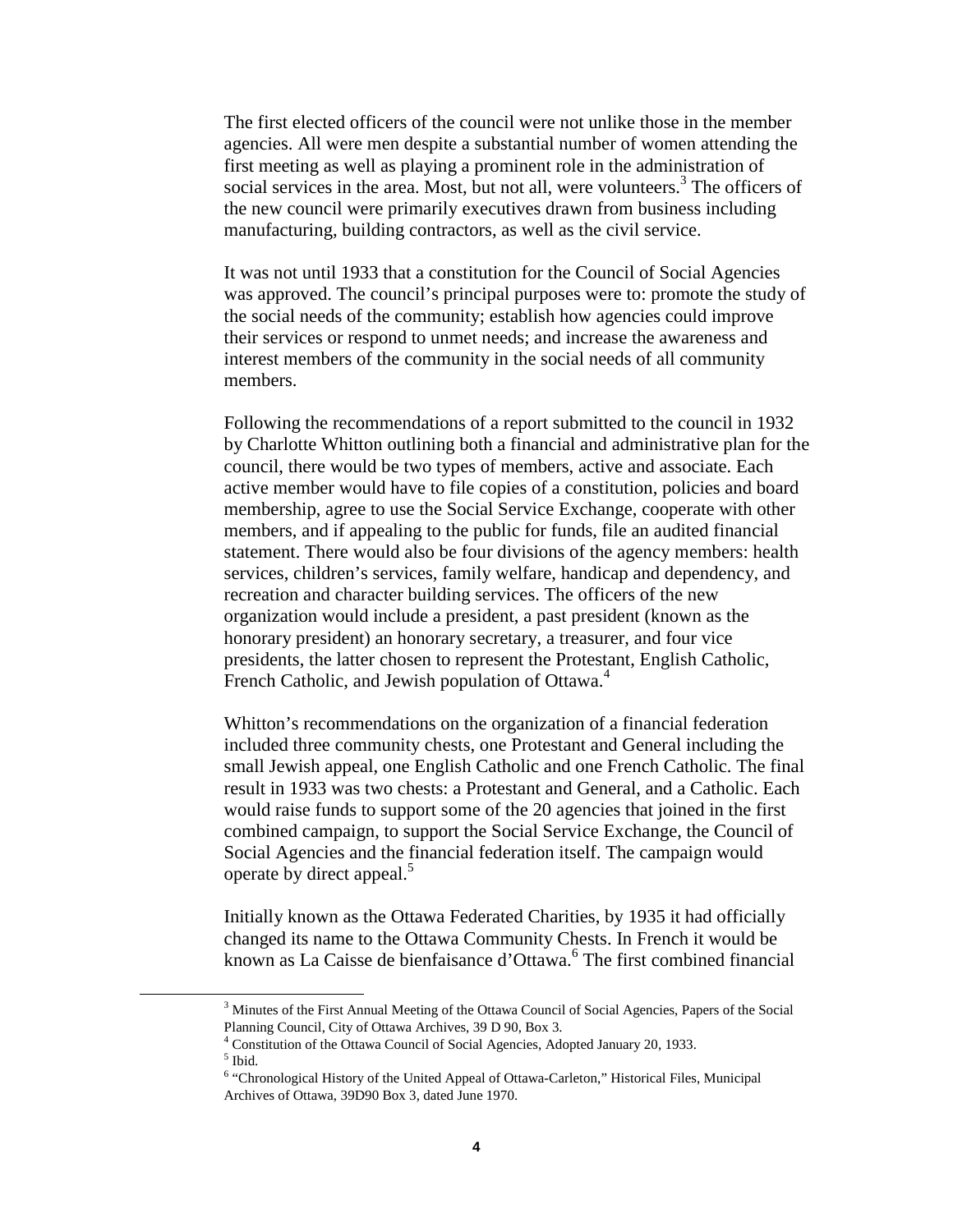campaign was set for October 30 to November 6, 1933. In its first year of operations the Ottawa Federated Charities collected \$159,883 including \$24,100 from the city's Emergency Relief Fund. $\frac{7}{2}$ 

The council now expected to have additional funds as a result of the formation of the Ottawa Federated Charities and moved to hire an executive secretary in the person of Marjorie Stinson Thomson. Thomson, a graduate of the Toronto School of Social Work, had worked with the Family Bureau of Hamilton and the Canadian Council on Child and Family Welfare (later the Canadian Welfare Council).<sup>8</sup> She was hired part time at a salary of \$100 a month.

In early 1933, the council also decided to open an office at 245 Cooper Street, within the offices of the Canadian Council on Child and Family Welfare.<sup>9</sup> The newly founded Ottawa Federated Charities opened an office at 172 Wellington Street. By December, the council decided to move and share accommodation with the Federated Charities. The Social Service Exchange, its sister agency, the Christmas Exchange, and its two employees now came under the control of the Council of Social Agencies.

#### **The Council Responds to the Depression**

Ottawa was somewhat insulated from the effects of the Depression for two reasons. A government building program in the early years of the slump helped to sustain economic activity in the region for several years. But, by 1933 the value of building permits had fallen to just 14.7 per cent of what it was in 1930.

In the early years of the Depression it was the Family Welfare Bureau that was primarily responsible for the provision of relief. At the beginning of 1933, the city formed the Ottawa Public Welfare Board to administer "direct Relief chargeable to public funds and relief services."10 The change was evidence that the private agencies could no longer provide relief to the increasing numbers in need. The new supervisor of staff for the board was Bessie Touzel.

In December 1935 the executive of the Council received a report from the Family Division prepared and presented by Touzel on the need for supplementary relief.<sup>11</sup> In January 1936 the Council agreed to undertake a campaign to persuade the public to donate second-hand bedding, furniture,

 <sup>7</sup>  $\alpha$ <sup>7</sup> Chronological History of the United Appeal of Ottawa-Carleton, Municipal Archives of Ottawa, 39D90 Box 3, Historical Files.

 $8$  Ibid, 6.

<sup>&</sup>lt;sup>9</sup> Minutes of a Special Meeting of the Officers of the Ottawa Council of Social Agencies, February 3<sup>rd</sup>, 1933.

<sup>&</sup>lt;sup>10</sup> Annual Departmental Reports of the City of Ottawa, 1934, 204-05.

<sup>&</sup>lt;sup>11</sup> Minutes of the Executive Committee of the Council of Social Agencies of Ottawa, December 20, 1935, 2.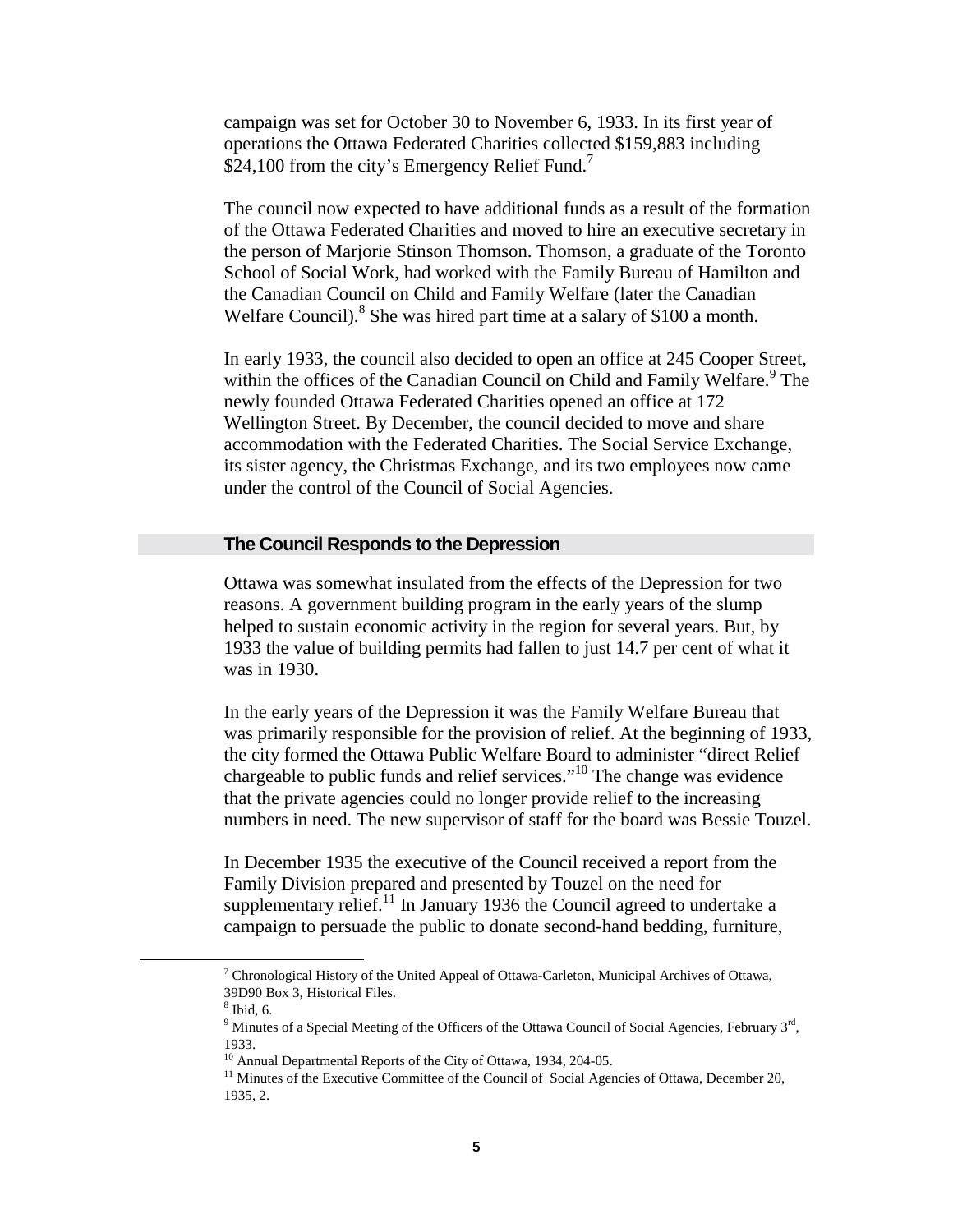and other household utensils in an effort to respond to local need and "to decrease the need for public funds for these articles."12 Members were concerned not to give the public the impression that "private donations can ever be sufficient to cover the need for Supplementary Relief as reported by the relief-giving agencies." $^{13}$ 

Controversy related to relief led the city's Board of Control to announce, in April 1936, that it would be appointing 12 special investigators to re-examine the files of families on relief. After discussion, the council agreed to extend their cooperation to this investigation.<sup>14</sup> In September 1936, a special council executive meeting was held to discuss the recently announced changes in the city's relief policy. While the report of the Board of Control's special investigators led to 28 convictions, saving the city a few hundred dollars, it was pointed out that it had paid over \$3000 for the report. The city then decided to discharge 42 workers, mostly women, from its relief department and hire untrained male replacements. Further, the city was also now dealing with a change in the way relief grants were provided from both the federal and provincial governments.

As a consequence the council moved that:

*…certain aspects of the reorganization of the city Welfare Department are not in the best interests of the citizens, since it seems evident that there will be impaired efficiency in service to those on relief and an impossible burden placed on private philanthropy.*

In March 1936 Mrs. Thomson resigned from the council. Commenting on the role of the Council of Social Agencies during the Depression and after, Mrs. Thomson argued that its members had an obligation to document and expose the social conditions that they observed. Her words expressed the approach taken by council members in succeeding generations as well:

*The social obligation to "bear witness" to the effects of inadequate Housing and Supplementary Relief, to the gaps in our social legislation which permit non-resident families to be treated as outcasts, and to the need for leisure-time activities which will give constructive leadership to our deprived citizens, demands that we voice our convictions articulately and fearlessly.<sup>15</sup>*

<sup>&</sup>lt;sup>12</sup> Minutes of the Executive Committee of the Ottawa Council of Social Agencies, January 31, 1936, 2.  $13$  Ibid.

<sup>&</sup>lt;sup>14</sup> Minutes of the Executive Committee of the Ottawa Council of Social Agencies, April 24, 1936, 4.

<sup>&</sup>lt;sup>15</sup> Report of the Executive Secretary, Council of Social Agencies of Ottawa, February 14, 1936, 20.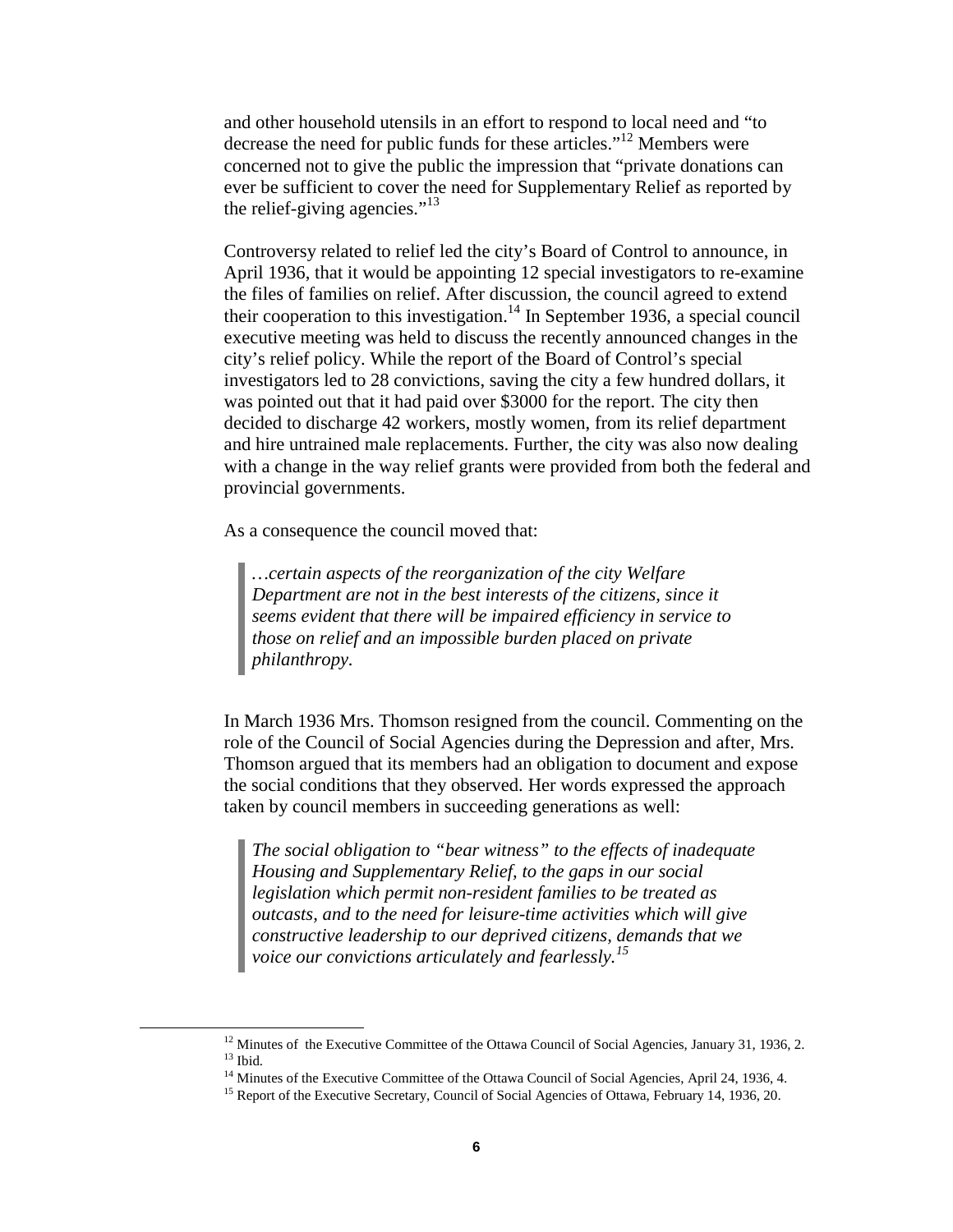In 1934 meeting, the Federated Charities asked the council to act as an authority on the activities of Ottawa social agencies. In the same year the executive approved the first extension education course on social work in Ottawa under auspices of the Montreal School of Social Work. The promotion of training for staff in the field remained a continuing theme at the council over the years.

In addition to the establishment of the community chests, and its conflict with the city over relief, the council was involved in several other initiatives in the 1930s. A major success was the merger in 1935 of the Kiwanis Boys Club and the Ottawa Boys Club to create a non-sectarian Ottawa Boys' Clubs. The new organization was recommended for funding to the Ottawa Community Chests.<sup>16</sup>

# **The Ottawa Council of Social Agencies in War and Reconstruction, 1940 - 1951**

As Canada headed into the war, the demand for assistance grew. The Christmas Exchange, coordinated by the council, received 400 more applications in 1939 than in  $1938$ <sup>17</sup>

The issue of residence for relief, which had occupied the concerns of council in the Depression, was discussed again at a June 1940 meeting. It was announced that in Ontario, residence would be the municipality in which the family resided on 1 August 1937, unless they had been self-supporting in another place for a minimum of 12 months. The council was in agreement that the private agencies did not have the funds to support non-residents denied relief and that this should be a public responsibility. At a subsequent meeting it was agreed that the Catholic Family Services and the Ottawa Welfare Bureau would select six cases of hardship due to ineligibility for relief and plan what further steps to take to publicize the issue.<sup>18</sup>

In November, the council had received notification from the Department of National War Services that dates had been assigned from January to June 1941 for six war-related campaigns. The council was concerned that the diffusion of effort would result in less funds raised. They passed a resolution calling for unification of effort and for the Board of Trade to take the initiative to coordinate campaigns. By January 1941, it was agreed to support the establishment of the Co-ordinating Council of Civilian War Services and to provide support services to it.

<sup>&</sup>lt;sup>16</sup> Ottawa Council of Social Agencies, Minutes, February 14, 1936, 1.

<sup>&</sup>lt;sup>17</sup> Minutes of the Executive Committee of the Council of Social Agencies, January  $26<sup>th</sup>$ , 1940

 $18$  Minutes of the Executive Committee of the Council of Social Agencies, June  $18<sup>th</sup>$ , 1940, 1-3. Minutes of the Sub-Committee of Family Division and Executive Committee re Non-Residents, July 4th, 1940.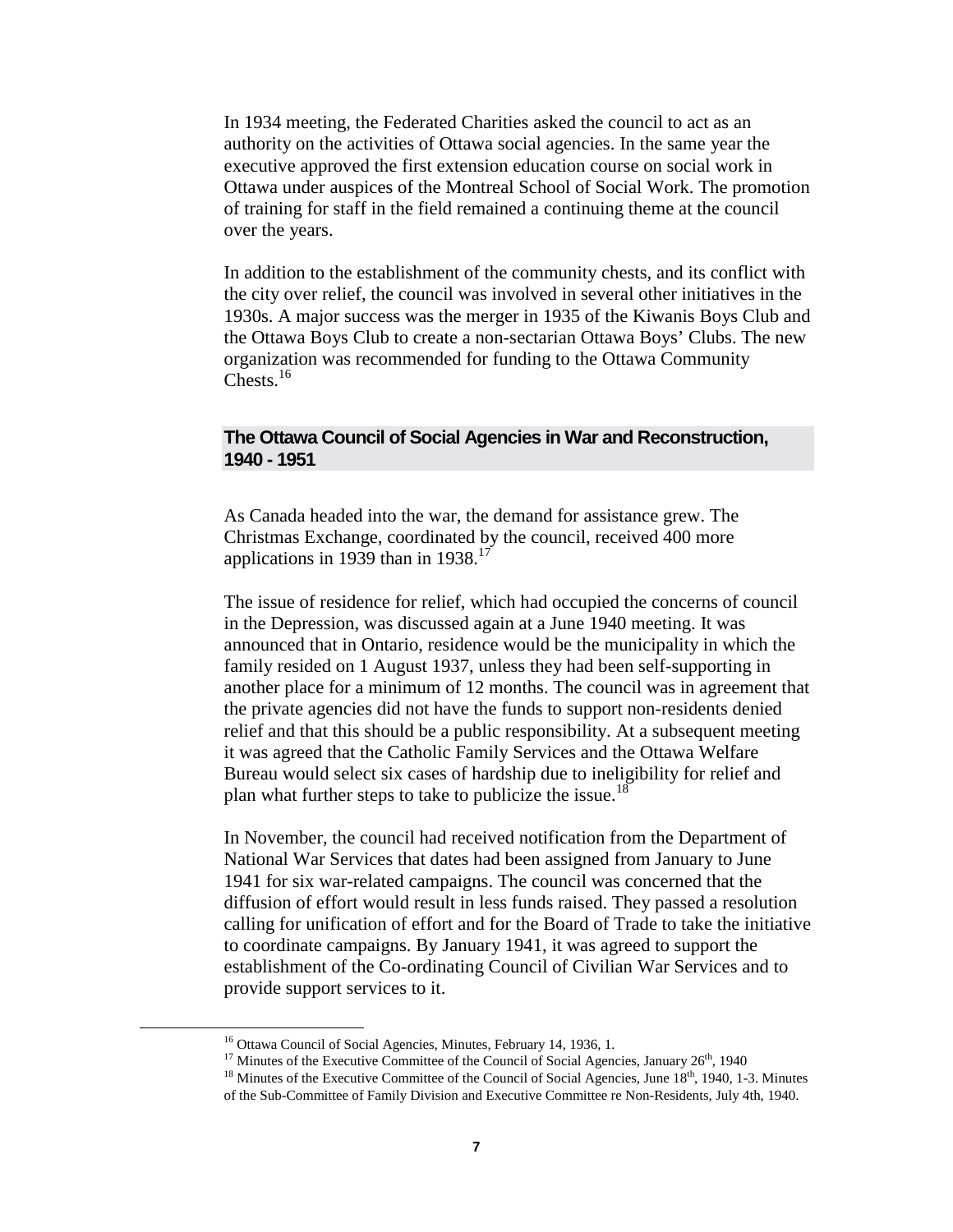In early 1942, a survey by the Catholic Family Service, revealed 88 cases where there were more than two people living in one room. The worst situation was of a family of 14 living in two rooms, despite the male parent was employed. It was agreed that the council "should endeavour to arouse public opinion in regard to such situations and try to get the co-operation of the newspapers." The council sent a letter to Ottawa Board of Control about the situation, resulting in considerable publicity in the newspapers.<sup>19</sup>

After a survey at the request of the Department of National War Services, it was found that local agencies could use as many as 50 volunteers. The executive agreed in June 1942 to proceed to set up a volunteer bureau.<sup>20</sup> On November  $24<sup>th</sup>$  a meeting presided by Senator Carrine Wilson was held in the senate committee room to organize the Women's Volunteer Service Centre.<sup>21</sup>

At the request of the Department of National War Services, the Women's Voluntary Services Centre was organized in 1943 under the auspices of the Council of Social Agencies. "The centre provides a central office for the registration and placement of volunteers. Its purpose is to give information to volunteers regarding opportunities for service and to supply volunteer assistance to existing organizations for war and community projects."<sup>22</sup>

In its first year of operation it registered 258 volunteers and made 329 placements. An additional 428 people worked on ration books and other special projects for a total of 750 volunteers at 51 organizations. Less than 20 per cent of the placements were with social agencies.

As a result of an agreement between the Dominion and provincial governments, a local committee was set up to look into the need for wartime day nurseries. Joy Maines represented the council at the meeting and agreed to become the secretary. The committee was to contact war related industries to find out if they are having difficulty obtaining staff due to the lack of day nursery facilities.<sup>23</sup>

In her 1944 annual report Maines listed the organizations on which the council was represented: Executive Committee of the Health League; Citizens Reestablishment Committee; Citizens' War Service Committee; Housing Committee of the Public Affairs Council; Budget Committee of the Ottawa

<sup>&</sup>lt;sup>19</sup> Minutes of the Executive Committee of the Council of Social Agencies, October  $31<sup>st</sup>$ , 1941, 3; November 28<sup>th</sup>, 1941, 1.

 $^{20}$  Minutes of the Executive Committee of the Council of Social Agencies of Ottawa, June  $26<sup>th</sup>$ , 1942, 2.

<sup>&</sup>lt;sup>21</sup> Minutes of the Executive Committee of the Council of Social Agencies of Ottawa, November  $27<sup>th</sup>$ , 1942, 2.

<sup>&</sup>lt;sup>22</sup> Annual Report of the Women's Voluntary Services Centre, Council of Social Agencies, 1944 Box 39 D 90 #3 (A42/3c)

 $23$  Ibid.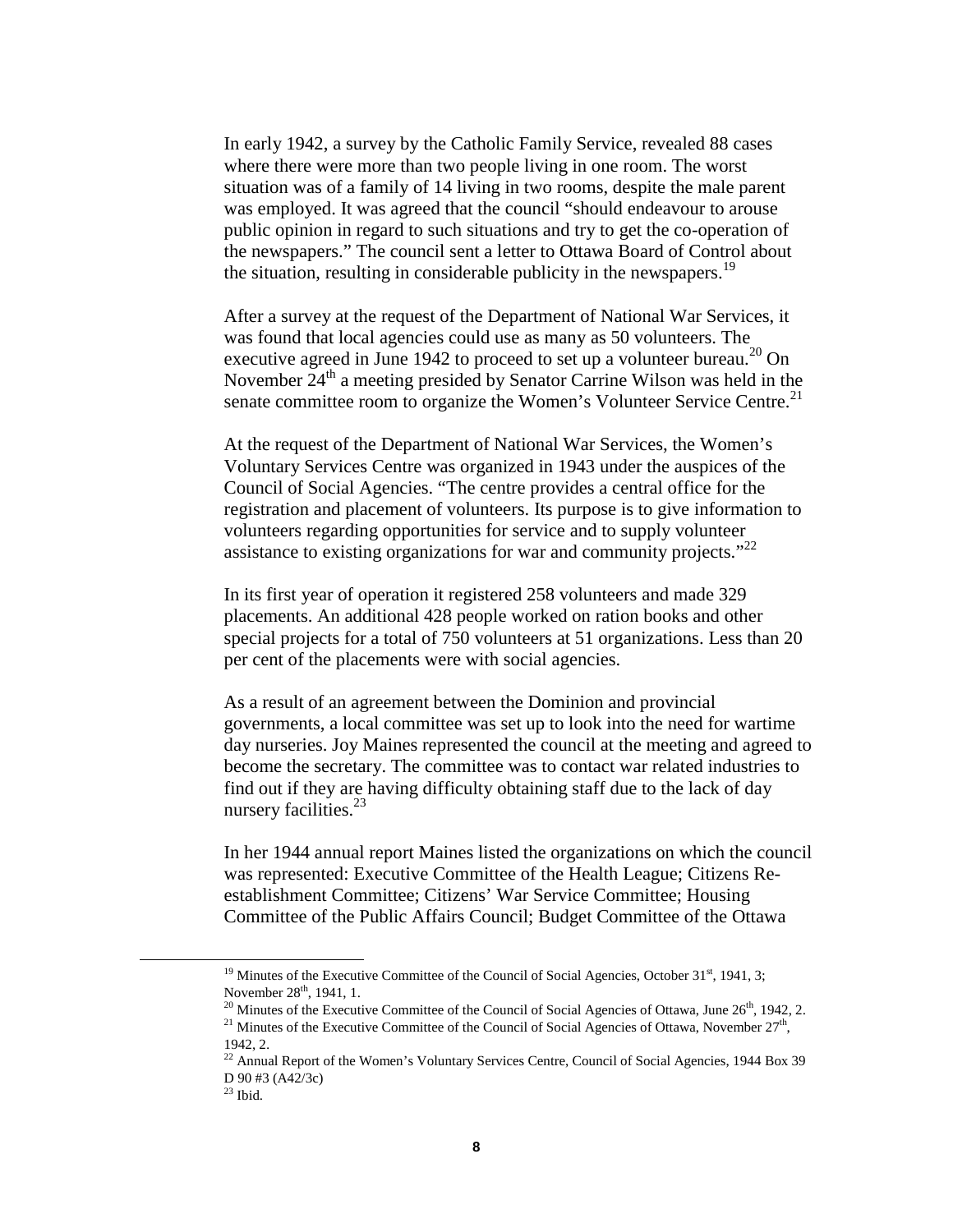Community Chests; The Women's Voluntary Services Centre and; The Wartime Day Nurseries Committee.<sup>24</sup>

At the 1945 annual meeting it was announced that Maines was resigning her post after nine years. In her report she eloquently expressed the approach that was to become the credo of the council in the post war years.

*"Social planning" is a phrase that is sometimes avoided because it has been seized upon for political purposes. Social agencies, however, see the results of lack of planning. Planning becomes offensive only when there is lack of participation on the part of those for whom the planning is done. One group of agencies cannot plan what another group should do without conferring with each other and developing the plan together. Neither can one group in society plan for another and expect them to accept the plan gracefully, unless they have helped to formulate it.<sup>25</sup>*

#### **Welfare Council of Ottawa, 1952–1968**

In the postwar years the council began a period of slow growth. In 1952 the Ottawa Council of Social Agencies became the Welfare Council of Ottawa. By now there were a total of five staff members, two of whom were employed on the Social Service Index. Now located at 74 Sparks Street, the council had 56 members but the budget for the organization no longer came from subscriptions; the council's budget of \$20,450 came almost entirely from the community chests. The council adopted a new constitution and began to allow individual membership. As well, the three council divisions were reduced to two leaving only children's and family, and health.

In May 1953 the board of the council established a Housing Committee on which over 40 organizations were represented. The Committee's report, submitted in March of 1954, noted the gap between housing need and housing stock was some 5,000 dwellings. Further, there were some 4,000 dwellings in need of repair.

A delegation met with the city Board of Control on October 12, 1954. Speaking on behalf of the committee and the council, Dr. Eugene Forsey said:

<sup>&</sup>lt;sup>24</sup> Report of the Executive Secretary, Annual Meeting of the Ottawa Council of Social Agencies, March 10, 1944, Box 39 D 90 #3 (A42/3c)

<sup>25</sup> Annual Report of the Executive Secretary, 1945, 7.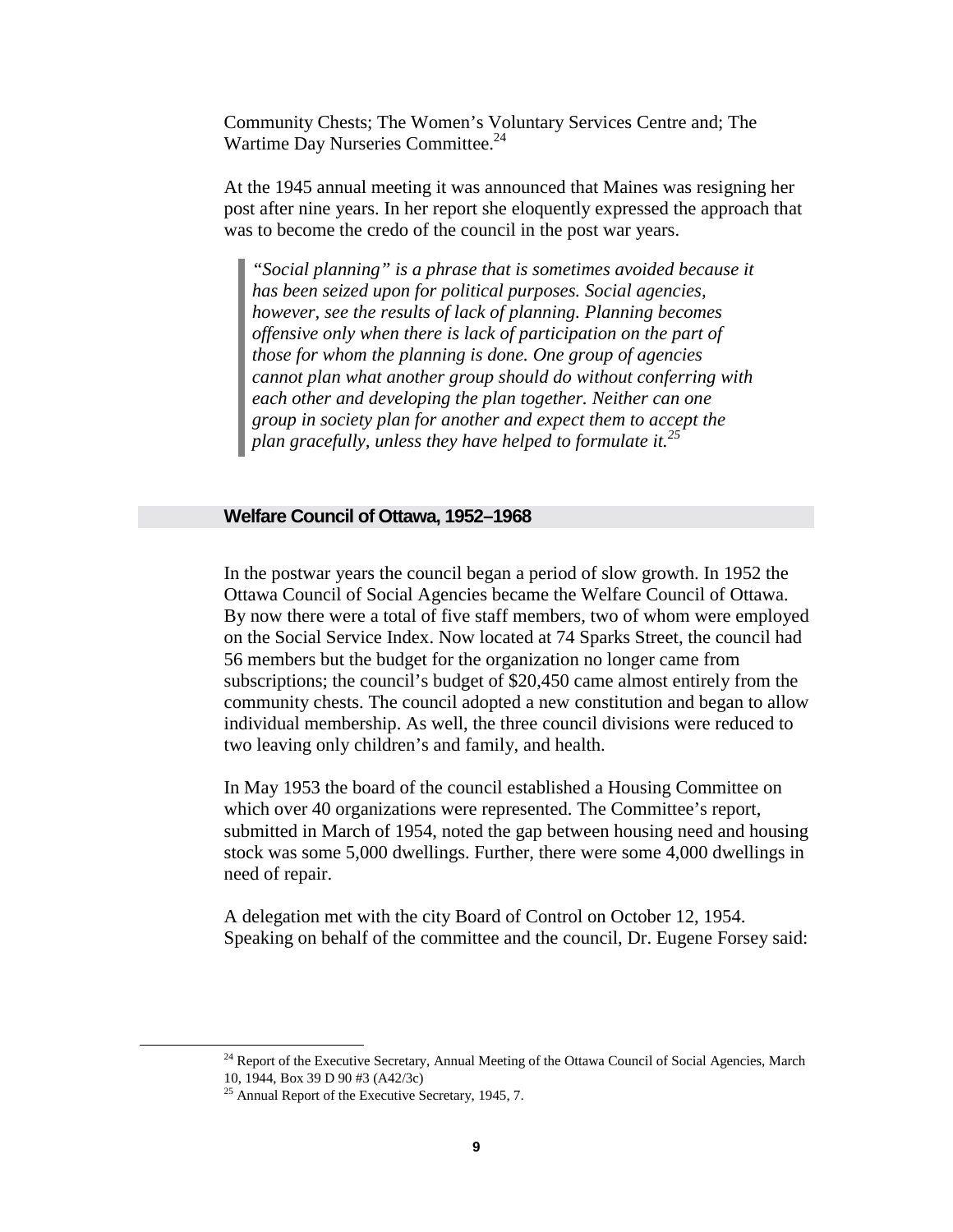*We wish to emphasize, however, that the council is not irrevocably wedded to any particular plan...We want housing for those who need it, at prices they can afford to pay. Section 46 of the National Housing Act will do it. But any plan that will do the job, effectively and promptly, will satisfy us. The essential thing is action; immediate action, to meet a very serious situation.26*

The work of the housing committee revealed the character of the people and the activities of the postwar council: a reliance on social survey data to establish need and a desire to ensure that services were made available to respond to need; a concern for the poor and a desire to fill the hole in community services for them; the idealism to want to respond to apparent need; and the pragmatism to accept a variety of solutions.

During 1954-55 a council committee first chaired by Mrs. Mark Gillin concluded that a way had to be found to provide homemaker services. A public meeting in June 1955 was called to test interest in a new agency and to elect a provisional executive. A provisional executive was elected at the beginning of 1956 the Visiting Homemakers Association was established and became an independent agency providing homemaker services as well as a member of the council. $27$ 

The next year the council distributed a questionnaire to agencies on the organization of a Central Volunteer Bureau. Given the strong interest, the council moved to prepare a plan. In October 1957 the Central Volunteer Bureau was established and in its first year of operations made 570 placements at 54 agencies. $28$ 

The council had a busy year during 1957-58. During this time, two new organizations with their roots in the work of the council came into being. Founded in the fall of 1955, the Rehabilitation Coordinating Committee became the Rehabilitation Institute of Ottawa on September  $30<sup>th</sup>$ , 1957. In the same year the council brought together representatives from five senior citizens' clubs to form the Ottawa Senior Citizens Association.<sup>29</sup>

The year 1958 was a landmark in the history of the council because at the end of that year the Social Service Index closed after more than 44 years of operation. The closure of the index reflected the changes taking place in the relationship between public and private welfare during the  $1950s$ .<sup>30</sup>

<sup>&</sup>lt;sup>26</sup> Welfare Council of Ottawa, Remarks by Dr. Eugene Forsey, Leader of the Housing Delegation, October 12, 1954.

<sup>27</sup> Welfare Council of Ottawa, Annual Report, 1955-56, 1-2

<sup>&</sup>lt;sup>28</sup> Welfare Council of Ottawa, Annual Reports, 1956-57; 1957-58, 13; 1958-59, 8.

<sup>29</sup> Welfare Council of Ottawa, Annual Report, 1957-58, 11.

<sup>30</sup> Welfare Council of Ottawa, Annual Report, 1958-59, 10-11.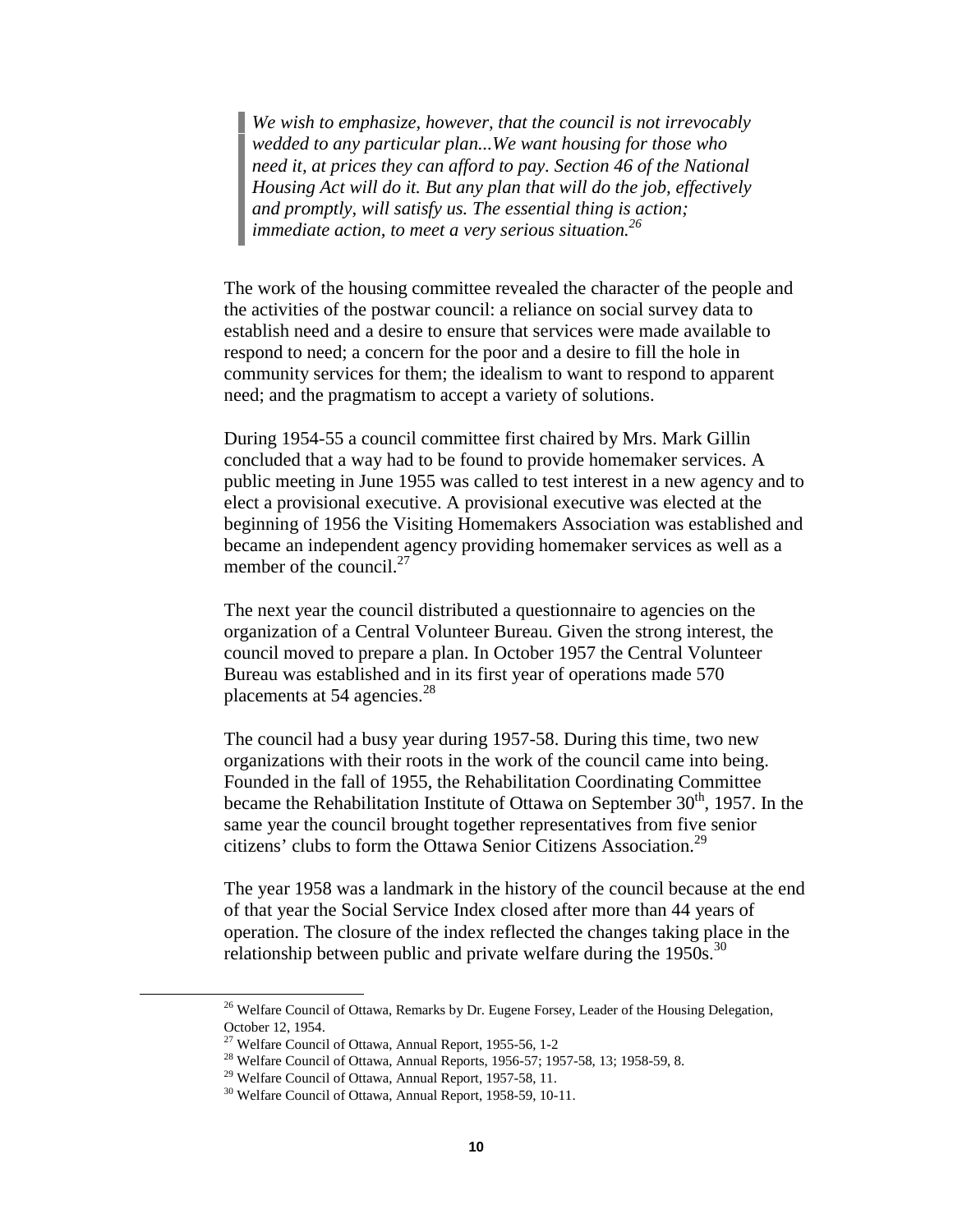A Special Committee on Youth Services was organized in the fall of 1958 following the death on November  $23<sup>rd</sup>$  of a 20-year old youth in a street fight. With representation from 40 organizations, the committee completed a report recommending the establishment of a Youth Services Bureau "with the responsibility of maintaining a continuing review of youth problems and of devising ways and means through which these problems can be handled most effectively."<sup>31</sup>

The Youth Services Bureau was approved as a three-year demonstration project by the city of Ottawa with a smaller contribution from the Ottawa Community Chest.<sup>32</sup> By June 1965, six years after its beginnings, the Youth Services Bureau became an independent agency, leaving the auspices of the Ottawa Welfare Council.<sup>33</sup>

In 1962 council incorporated under the name of the Welfare Council of Ottawa. Letters patent for the council were granted on the  $25<sup>th</sup>$  day of April 1962 under the provincial Citizenship Act of 1960-61.<sup>34</sup>

During the early to mid-'60s the council worked to accommodate the changes to social services such as becoming involved in the growing movement, at the time, of urban renewal. As well, by 1966, the council's budget had more than doubled to \$84,204 from \$41,604 four years earlier. Four years later, in 1970, the council's budget had more than doubled again to \$174,208. By 1974 the council's budget had grown by a further 30 per cent to \$224,823. By this time the United Way of Ottawa-Carleton, was providing 60 per cent of the funds and the new regional government was providing over 25 per cent.<sup>35</sup>

Despite increases in money supply and the ability to respond to changes the council worked to remain relevant. The federal government announced plans to implement a major new social welfare legislation which would dramatically change the framework of social services. In his 1967 executive director's report John Horricks noted the increasing demands placed on volunteers and went on to say that the council "must face realistically the need for more staff and more specialized staff." Later, he argued that "since we are concerned with both tax-supported and voluntary organizations it would seem appropriate that additional funds might be sought from the public sector."<sup>36</sup>

 <sup>31</sup> Welfare Council of Ottawa, Annual Report, 1958-59, 5.

<sup>&</sup>lt;sup>32</sup> Welfare Council of Ottawa, Annual Report, 1961-62, 12. The City provided \$15,000 per year and the Community Chest provided \$5,000. per year.

<sup>33</sup> Ottawa Welfare Council, Annual Report, 1965-66, 8.

<sup>34</sup> Municipal Archives of Ottawa, 39D90 Box 3, Historical Files.

 $35$  Social Planning Council of Ottawa and District,  $47<sup>th</sup>$  Annual Report, 1974-75, 4, 20-22.

<sup>36</sup> Ottawa Welfare Council, Annual Report, 1966-67, 9-10.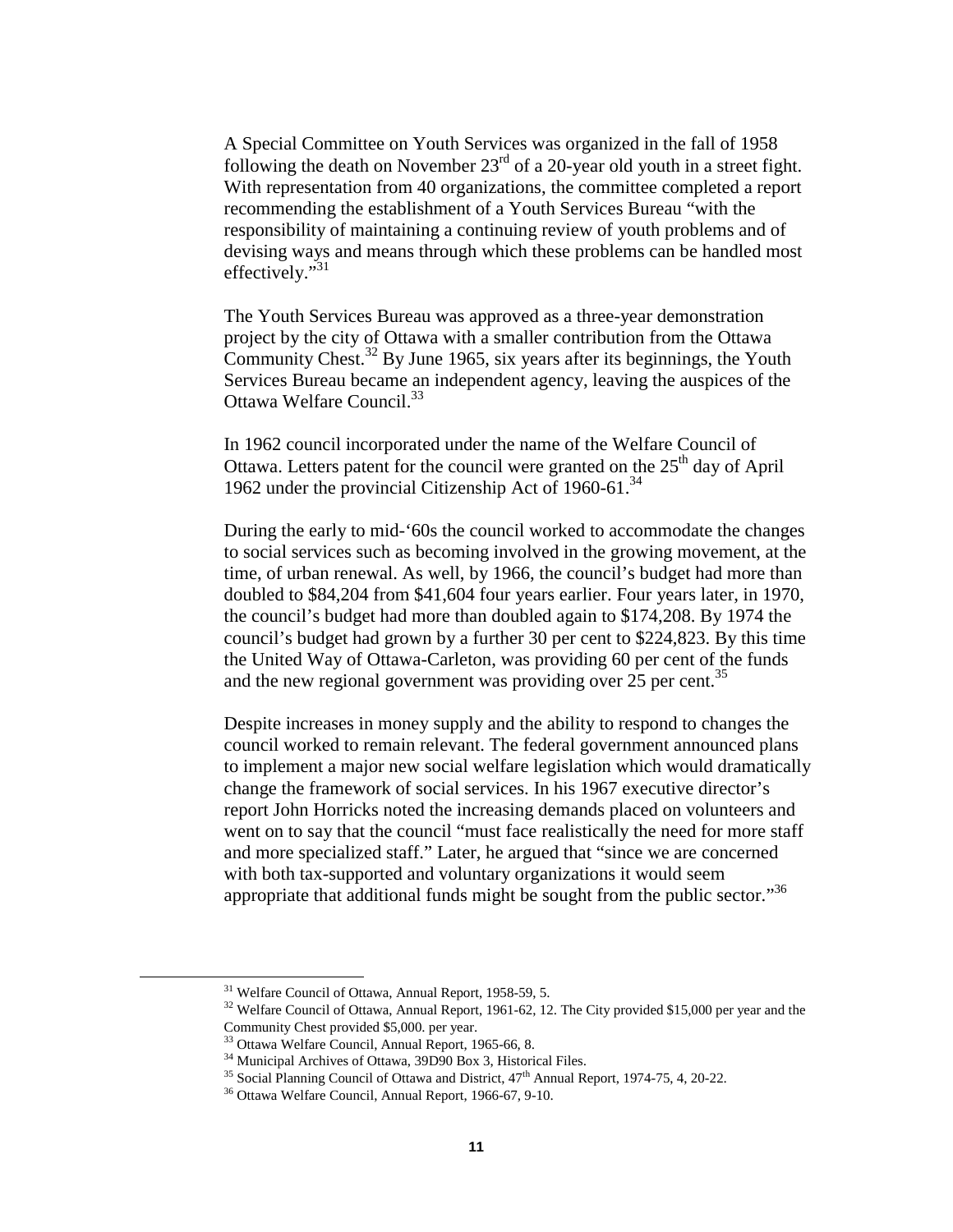#### **The Social Planning Council of Ottawa and District, 1968-1989**

By 1968 the council changed its name to the Social Planning Council of Ottawa and District. The new name came at the end of a period of rapid change in social welfare in which most of the structures of a Canadian welfare state had just been put into place. In particular, the 1966 Canada Assistance Plan called for the federal government to pay 50 per cent of the costs of provincial/municipal programs of social assistance and social services to prevent poverty. The consequence was a rapid expansion of social services across the country including in Ottawa-Carleton.

The council's Survey of Needs and Resources published in December 1967 provided a review the system of social, health, and recreational services then available on the cusp of the expansion that would follow from the Canada Assistance Plan. At that time, there were already 163 public and private social service agencies expending in excess of \$62 million dollars. Of these funds, 85 per cent were derived from public sources.<sup>37</sup>

During 1967-68, the council moved to new offices at 85 Plymouth Avenue where it remained co-located with the United Appeal joining the Red Cross at this new more spacious location. A year later, the council proposed a mayor's committee on youth, an idea that was accepted by the mayor and the city. After a year's work, the council reported that the activities of the Committee on Youth had resulted in the establishment of a drop-in centre run by the YMCA, a hostel, and an employment agency for youth.<sup>38</sup>

Amalgamation of Ottawa with the surrounding municipalities resulted in the formation of the Regional Municipality of Ottawa-Carleton in 1969. At the same time each of the municipalities retained their own local government. In the division of responsibilities between the two levels of local government, it was the regional government that was selected to administer public social services.

The Information and Referral Service, now renamed the Welfare Information Service (WIS), was handling almost 2500 inquires per year in 1969. In early 1970, participants in a forum on information services decided to set up a Central Information Centre to replace the WIS. The Social Planning Council would provide the secretariat for this initiative.

At the beginning of the 1970s, the council was engaged in a wide range of initiatives. With an interest in making improvements through social planning, committees multiplied to bring together staff and volunteers in the social

<sup>&</sup>lt;sup>37</sup> Social Planning Council, Survey of Needs and Resources, December 1967, 6-8.

<sup>38</sup> Social Planning Council of Ottawa and District, Annual Report, 1968-69, 27-28.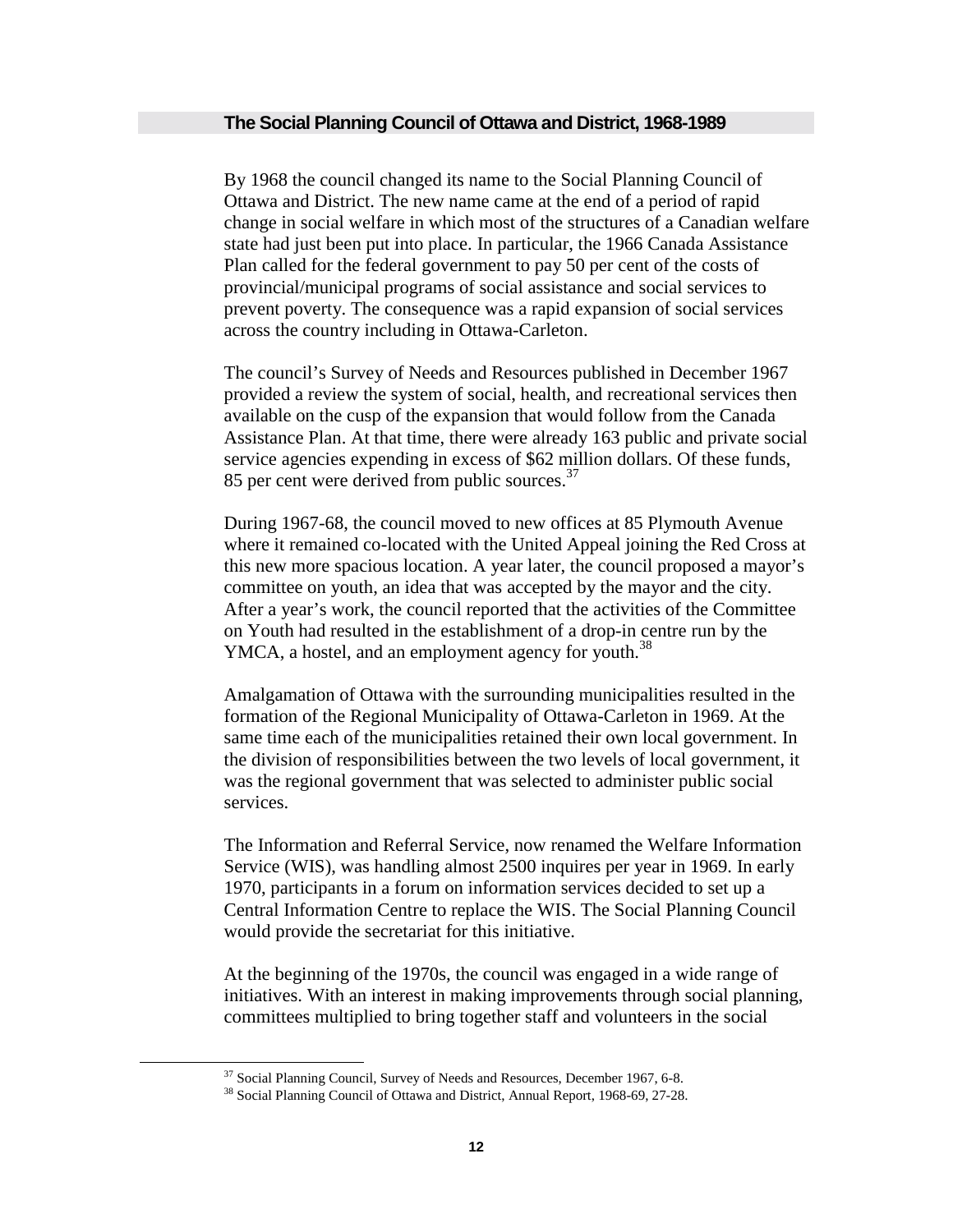services, health, and recreation. New agencies proliferated as a result of these initiatives, among them were:

- The Neighbourhood Services Committee was established to develop a model for the development of neighbourhood services by local agencies cooperating together. Two coordinated services were in operation in the spring of 1970, one in Lower Town East and the other in Dalhousie Ward. The council covered the cost of a director hired in June 1970 for the first two neighbourhood-based social and health service centres. By June 1972 the director and supervisor of the units and the clerical staff became employees of the regional municipality.<sup>39</sup>
- The Committee for Dental Services for People on Low Incomes continued its work completing a brief to regional government in December 1969. A recommendation by the committee was finally realized in May 1973 with the transfer of the dental clinics to the Regional Area Health Unit.<sup>40</sup>
- In 1972-74, the council received \$89,258 from the Local Initiatives Program to operate a project that they titled Tasks Odd and Diverse, or TOAD, the purpose of which was to provide transportation for disabled persons. Through demonstrating the need for the service the council paved the way for disability transportation system by 1977.
- The Street Clinic, started in 1969, and with the assistance of the council became the Centretown Health Care Incorporated in 1973. Initial funding was provided by the Ontario Ministry of Health to hire a doctor and a  $n$ urse. $41$
- Following the recommendations of the Adolescent Resource Committee, regional government approved the funds for a Youth Coordinating Committee in 1973.
- The Council on Aging was begun in 1973. The council received sufficient funding to hire its first staff member, on April 1, 1975. Its mandate was to provide "information and coordination for the improvement of the delivery of services to older citizens."<sup>42</sup>
- A steering committee for a citizen advocacy program in Ottawa was established in September 1974. In March 1975, the committee was brought under the temporary auspices of the council.

 <sup>39</sup> Ibid, 27.

<sup>40</sup> Social Planning Council of Ottawa and District, Annual Report, 1973-74.

<sup>41</sup> Social Planning Council of Ottawa and District, Annual Report, 1973-74, 30.

<sup>42</sup> Social Planning Council of Ottawa-Carleton, Annual Report, 1974-75, 29;1975-76, 32.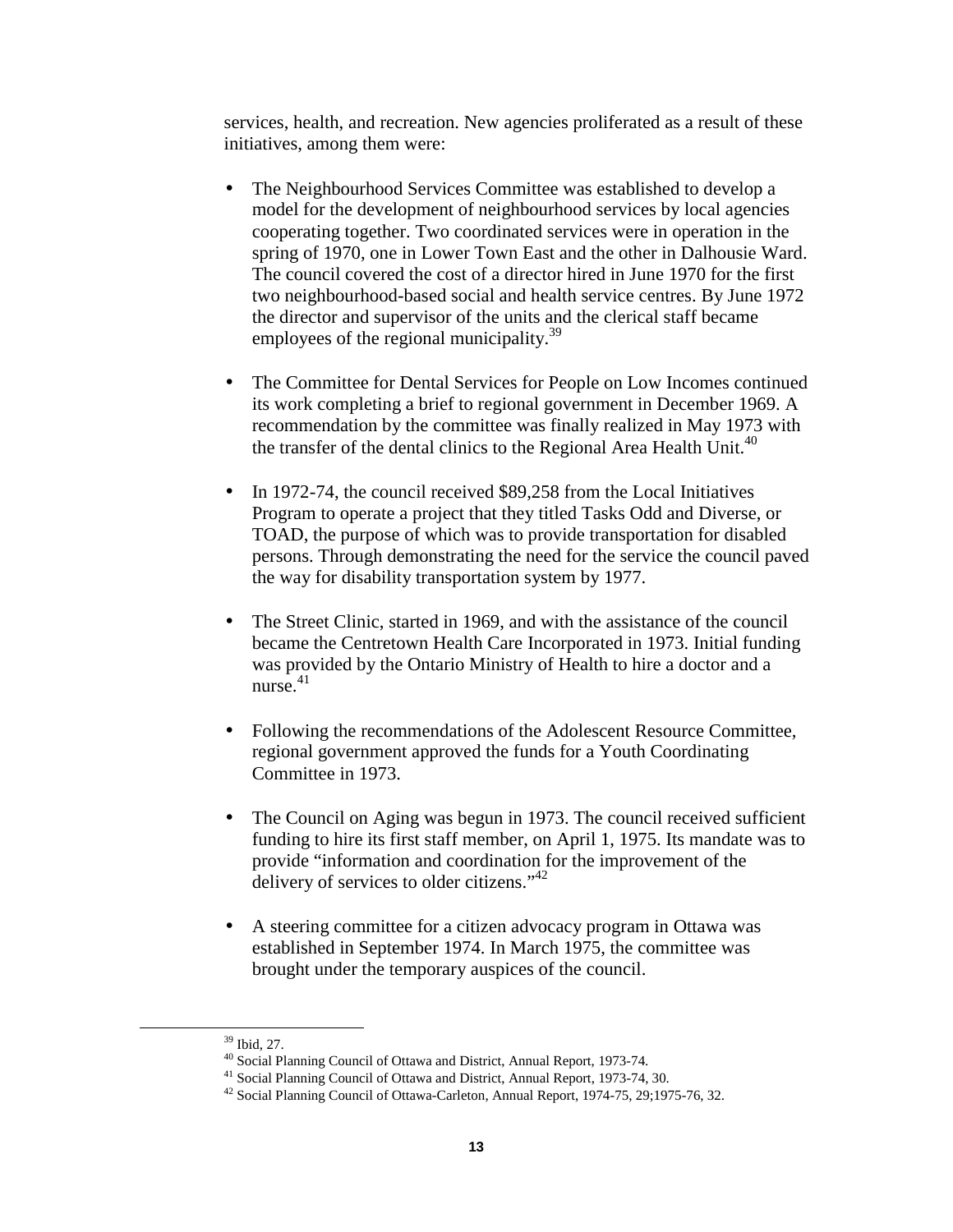- The Community Information Centre, begun in 1965 as a council project and funded in part by the United Way was incorporated in July 1974 and became fully independent by November of that year.
- The Christmas Exchange, a project since the 1930s when it came to the council with the Social Service Index was made into a separate agency in the summer of  $1974.<sup>43</sup>$
- The council's Job Placement and Personnel Committee, formed in June 1976, developed Line 1000, a cooperative job finding and placement service available to clients of the member agencies of the project. Line 1000 was funded as an outreach project in November 1979 by the federal Ministry of Employment and Immigration.<sup>44</sup>
- At the request of Regional Social Services a joint SPC/District Health Council Committee prepared a proposal in the fall of 1977 on the most effective rehabilitation program for psychiatrically disabled. The result was the Causeway program, opened in 1979.<sup>45</sup>

At mid-decade, the council had 87 member organizations run by a board of 33 members with almost equal numbers of men and women. There was an executive committee of seven. In the same year there was a small change in name to the Social Planning Council of Ottawa-Carleton.<sup>46</sup>

In the fall of 1974 the council's involvement in bilingual services was strengthened by the founding of the Comité Consultatif sur le Bilinguisme with a mandate to set up a central translation service and language training for unilingual staff.<sup>47</sup>

As governments in the region expanded their funding and their roles in the provision of social services, the Social Planning Council was there to help in these new directions. It sought and was successful in obtaining a wider range of funding, while it retained and expanded its role as the "social planning arm of the United Way."48 While it became more involved with governments, it also became more involved with community groups and with individuals who were not directly the representatives of agency members. The council also became involved in outreach programs to newcomers and francophones as well participating in research and public consultations.<sup>49</sup>

 <sup>43</sup> Ibid, 41-42.

<sup>44</sup> Social Planning Council of Ottawa-Carleton, Annual Report, 1979-80, 31.

<sup>45</sup> Social Planning Council of Ottawa-Carleton, Annual Report, 1978-79, 26-27.

<sup>46</sup> The 1975 Annual Report contained a new section that outlined some of the basic details of the organization of the Council. Social Planning Council of Ottawa-Carleton, Annual Report, 1974-75, 2,18.

<sup>&</sup>lt;sup>47</sup> Social Planning Council of Ottawa-Carleton, Annual Report, 1974-75, 15-16

<sup>48</sup> Social Planning Council of Ottawa-Carleton, Annual Report, 1975-76, 2.

<sup>49</sup> Social Planning Council of Ottawa-Carleton, Annual Report, 1975-76, 5; 1976-77, 5.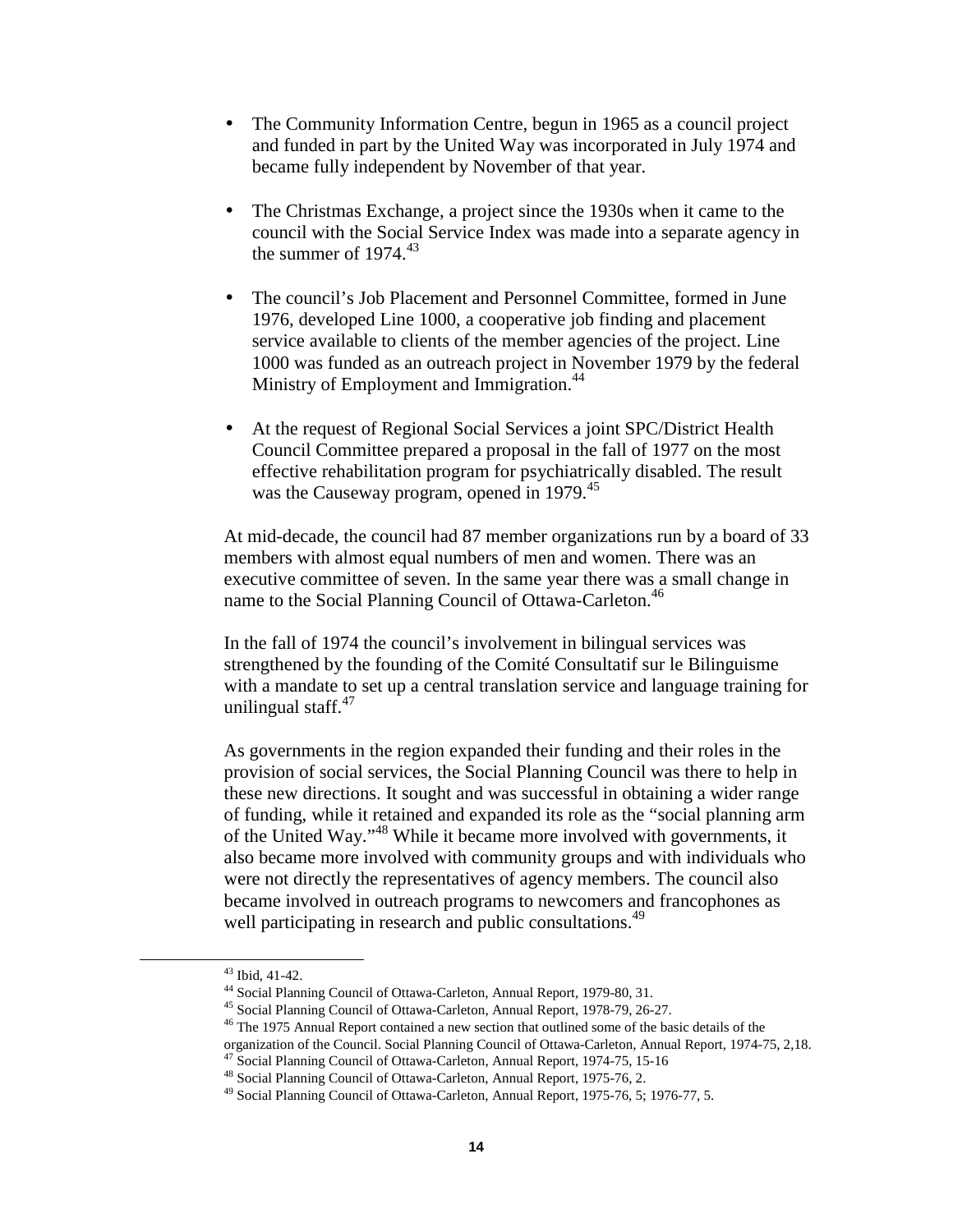By mid-decade, the council was involved in several community development activities. The Housing Committee continued its promotion of housing for people with low income. In 1976, the committee produced a major policy document, Housing: A Public Perspective.<sup>50</sup> Staff at the council took an active role in the work of the social planning team for Le Breton Flats. They were involved with citizen groups in the Woodroffe new community, the Eastern Community, the Ottawa West Neighbourhood study, and the Dalhousie Planning Study. Staff also provided support to the Ottawa Tenants Council and the Federation of Citizens Associations and the Senior Citizens Council.<sup>51</sup>

The evaluation process begun in 1979 resulted in some significant changes in the council's objectives and membership as the decade of the 1980s opened. Discussion of citizen participation had been a part of the public discourse throughout the 1970s. The revisions to the objectives presented the council's "intent to work toward these goals through increased citizen participation and advocacy on behalf of those sectors of the community which are most in need." The intent was to institute changes in the membership to involve a wider range of the community in council decision-making. A new Program Planning Committee was put in place to establish yearly council priorities. <sup>52</sup> Now membership would be extended to everyone volunteering to participate in the council's Standing Committees.<sup>53</sup>

In the 1970s the council had experienced a substantial growth with a doubling of its budget over the 10 years of the decade. By 1980, the SPC's budget was \$528,570 for the calendar year. The United Way provided 54.3 per cent of the council's funds, while the Regional Municipality provided 20.1 per cent, and the Province of Ontario provided 11.1 per cent. In the 1980s the council would experience almost a tripling of its budget.<sup>54</sup>

In June 1981 the council received funding from the regional government to enable the hiring of an income and employment program coordinator. The council's direction was in response to the deteriorating economic conditions of the early 1980s:

 <sup>50</sup> Social Planning Council of Ottawa-Carleton, Annual Report, 1976-77, 45.

<sup>51</sup> Social Planning Council of Ottawa-Carleton, Annual Report, 1975-76, 41-47.

<sup>52</sup> Social Planning Council of Ottawa-Carleton Annual Report, 1980-81, 1.

<sup>53</sup> Social Planning Council of Ottawa-Carleton Annual Report, 1981-82, 1.

<sup>54</sup> Social Planning Council of Ottawa-Carleton, Annual Report, 1980-81, 20, 25.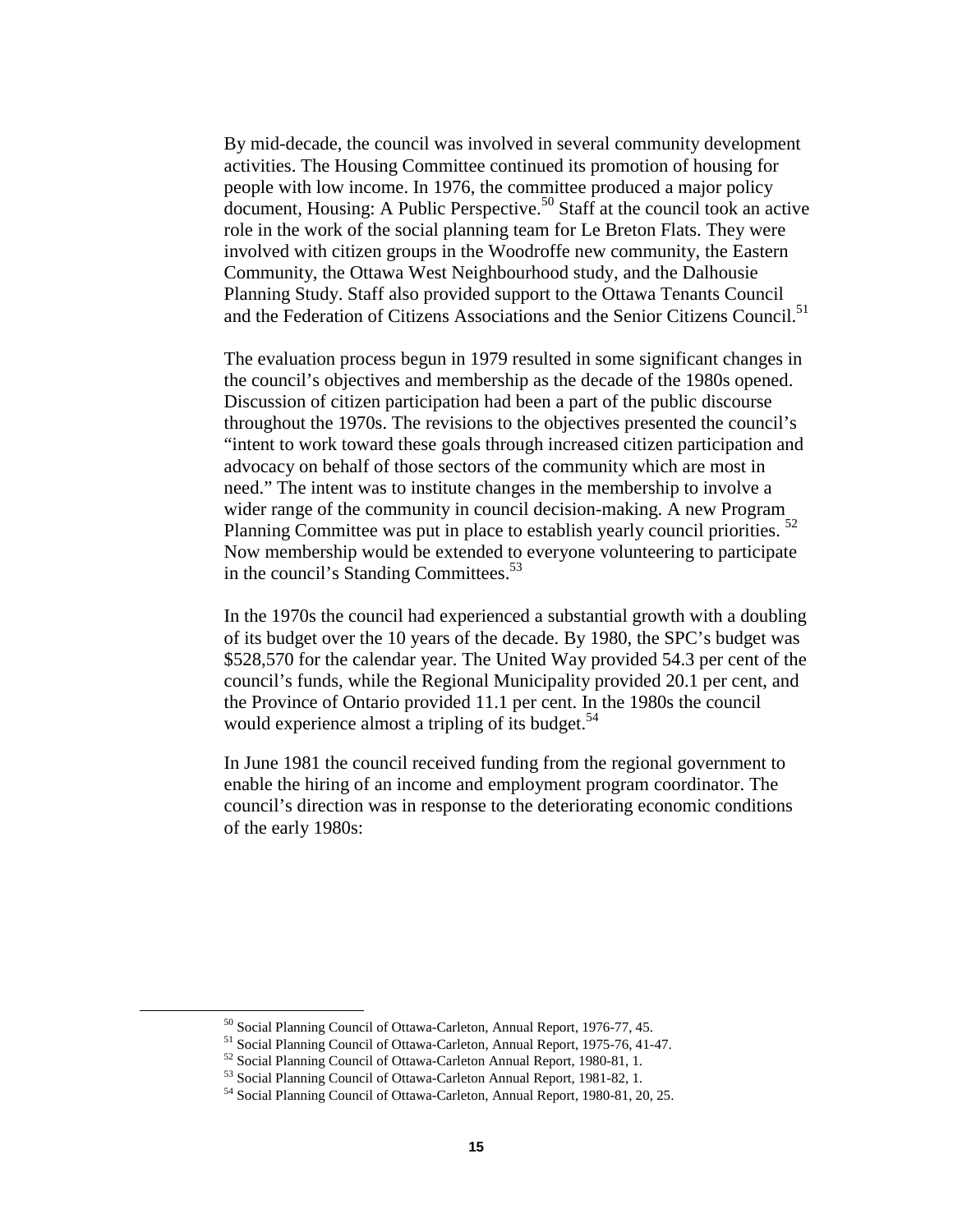*With economic conditions as they presently are, and in light of pessimistic forecasts, the council will rely on the Income and Employment Program to keep before us the needs of the lowest income population of the region. There is no doubt, whatsoever, that in times of restraint and high inflation, it is this group that is most adversely affected.<sup>55</sup>*

The expansion of activities and staff forced the council to move to larger premises at 256 King Edward Avenue.<sup>56</sup>

In recognition of the changing direction of the previous decade the council's objectives were rewritten. In future the council would act to "facilitate active citizen involvement in the analysis of social issues, the promotion of progressive social policies, the planning and development of human services," and would "advocate social policies and services which benefit disadvantaged residents of the region." The new bylaws also stated that the council would "assure regular assessment of social needs."<sup>57</sup>

From the results of the program committee work of the council in the early 1980s it is clear that the emphasis in activity was shifting again. Now, more weight was being given to the research produced by professional staff. The Income and Employment Program produced publications on "Income Maintenance Programs in Ontario: The Ottawa-Carleton Regional Picture," and a Survival Guide for the Unemployed. The Special Needs Program produced a report on the Vocational Services for Psychiatrically Disabled Person in Ottawa-Carleton, another entitled the Francophone Psychiatrically Disabled Person in Ottawa-Carleton: A Neglected Population. As well, the Community Monitoring Committee produced Fewer Fingers in the Dike: Perceptions of the Impact on the Community of Children's Aid Society Service Reductions in Ottawa-Carleton.<sup>58</sup>

During 1983, the council initiated a new type of membership. The new category of affiliated working groups are "groups of citizens who have come together in the Ottawa-Carleton region to define social problems, to examine the extent and implications of them, and to work towards the resolution of those problems." In January 1984, the Ottawa-Carleton Health Coalition became an affiliated working group of the council. The coalition was engaged in a campaign titled 'Caring for Medicare' during 1984.<sup>59</sup>

 <sup>55</sup> Social Planning Council of Ottawa-Carleton, Annual Report, 1981-82, 6.

<sup>56</sup> Social Planning Council of Ottawa-Carleton, Annual Report, 1981-82, 2, 14.

<sup>57</sup> Social Planning Council of Ottawa-Carleton, Revised Bylaws, 1982.

<sup>58</sup> Social Planning Council of Ottawa-Carleton, Annual Report, 1984-85, 7-11.

<sup>59</sup> Ibid, 30-31.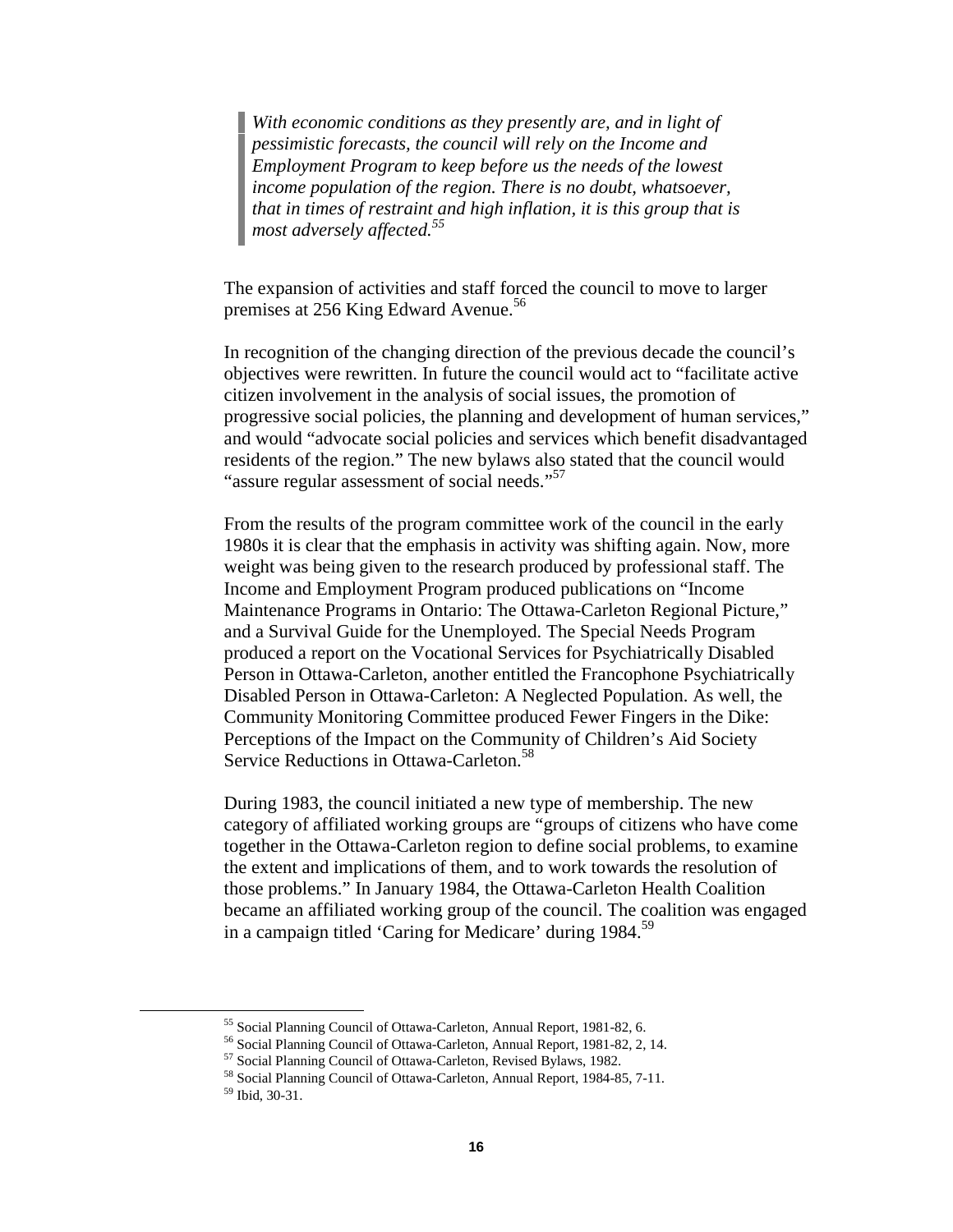The Citizens' Advisory Committee to Regional Social Services, one such agency became an affiliated working group to the SPC in 1984. The Federation of Ottawa-Carleton Tenants Associations and Provisions Ottawa, the name taken by Ottawa's first food bank, the Ottawa-Carleton In-Home Child Care Providers Association, the Ottawa-Carleton Literacy Advocacy Group and Seules en Grand Nombre were on the list of new organizations affiliating with the SPC in 1985. In 1986, The Council on Addictions Programs, the Grassroots Financial Advisory Services of Ottawa-Carleton, and the Regional Coordinating Committee on Wife Assault joined the council as affiliated working groups while in 1987, it was the Zonta Centre for Young Single Parents that joined with the council. <sup>60</sup>

The regional municipality increased the funding available to the council during 1984 to close to 30 per cent of its revenues. For the first time, the United Way's contribution to the council dropped just below 50 per cent. The agencies using the translation service provided the third largest amount of funding (in return for service) at almost 10 per cent. Total revenues rose to more than \$700,000 for the year with the region's contribution at more than  $$213,000.<sup>61</sup>$ 

The Social Planning Council was reaching its peak of activity in the mid-1980s, experiencing a period of extensive growth which would continue into the 1990s. Research at the council continued to grow in importance with the publication of the 500- page Trends 1985 report on social needs in the region of Ottawa-Carleton. The Income and Employment Program published a report on child poverty and organized a symposium on policies for full employment from which a book was published. The community monitoring committee published a report on women's issues while the SPC's Health Issues Task Force published its report during 1985. It was a very busy year for the council.62 During 1987 council staff completed a major study of emergency services commissioned by the regional social services department. Entitled the Issue is Poverty-An Analysis of Emergency Food, Clothing, and Shelter Services in Ottawa-Carleton, the report indicated that a diverse range of people depend on emergency services. A second major study undertaken by the council and by the Inter-agency ACCESS Committee "focussed on the access which members of minority ethnic groups have to health and social services in the region."<sup>63</sup>

Advocacy was also of importance. The SPC reacted strongly to the recommendation by regional council's executive to cut the Special Assistance/

 <sup>60</sup> Social Planning Council of Ottawa-Carleton, Annual Report, 1984-85, 20-26; 1985-86, 26-36; 1986- 87, 30-44.

<sup>61</sup> Ibid, 28-30.

<sup>62</sup> Social Planning Council of Ottawa-Carleton, Annual Report, 1985-86, 9-16.

<sup>63</sup> Social Planning Council of Ottawa-Carleton, Annual Report, 1987-88, 2.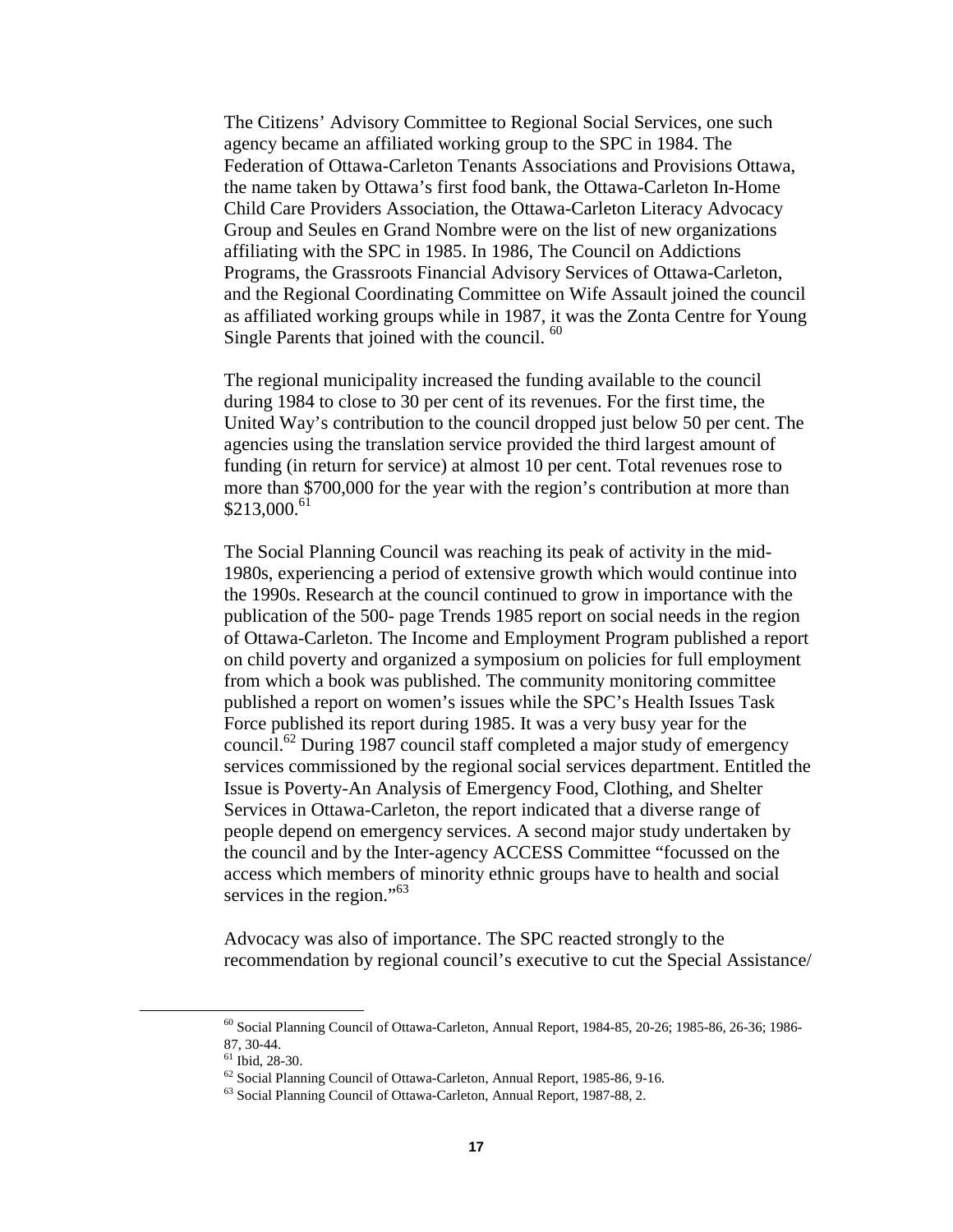Supplementary Aid portions of the social services budget.<sup>64</sup> Still closely engaged with the United Way, the council explained the relationship between the two organizations this way:

*The Social Planning Council has worked closely with the United Way of Ottawa-Carleton since its inception. Whereas many other United Ways across Canada have a social planning component within their own organization, Ottawa-Carleton United Way entrusts this responsibility fully to the Social Planning Council. This close relationship is reflected in the by-laws of the two organizations.65*

By the mid-1980s it appeared that the economy had recovered from the recession combined with inflation at the beginning of the decade. But, underlying the recovery were some major problems that were becoming more visible. Prolonged unemployment was leading larger numbers of people to social assistance. Extreme poverty and homelessness became more prevalent in Canadian cities in the later part of the 1980s.

Despite the range of activities the regional government was dissatisfied with the council's output in return for the funds that were being provided. In 1989 the council began a restructuring where program committees would be replaced with forums organized around social themes and raising issues for study. The council would now rely on multi-disciplinary staff and a close relationship with the region.<sup>66</sup>

Putting the principles of this reorganization into practice occurred during 1989-90 when the four program committees were replaced by seven forums: income and employment; shelter; special needs; French language services; social assistance reform; health policy; and social services to ethnic and visible minorities. The council maintained its links to affiliated working groups.<sup>67</sup>

# **The Social Planning Council: Research and Social Planning for Ottawa, 1990 – 2003**

At the beginning of the 1990s, the council was reaching what would prove to be the peak of activity over its 75 year history. In 1990, the council received a total of almost \$1.3 million in revenues. There were four major sources of this revenue: 43.2 per cent was provided by the United Way, 23.3 per cent by the

 <sup>64</sup> Social Planning Council of Ottawa-Carleton, Annual Report, 1986-87, 8-15, 17.

<sup>65</sup> Social Planning Council of Ottawa-Carleton, Annual Report, 1987-88, 20.

<sup>66</sup> Social Planning Council of Ottawa-Carleton., Annual Report, 1988-89, 2.

<sup>67</sup> Social Planning Council of Ottawa-Carleton, Annual Report, 1989-90, 2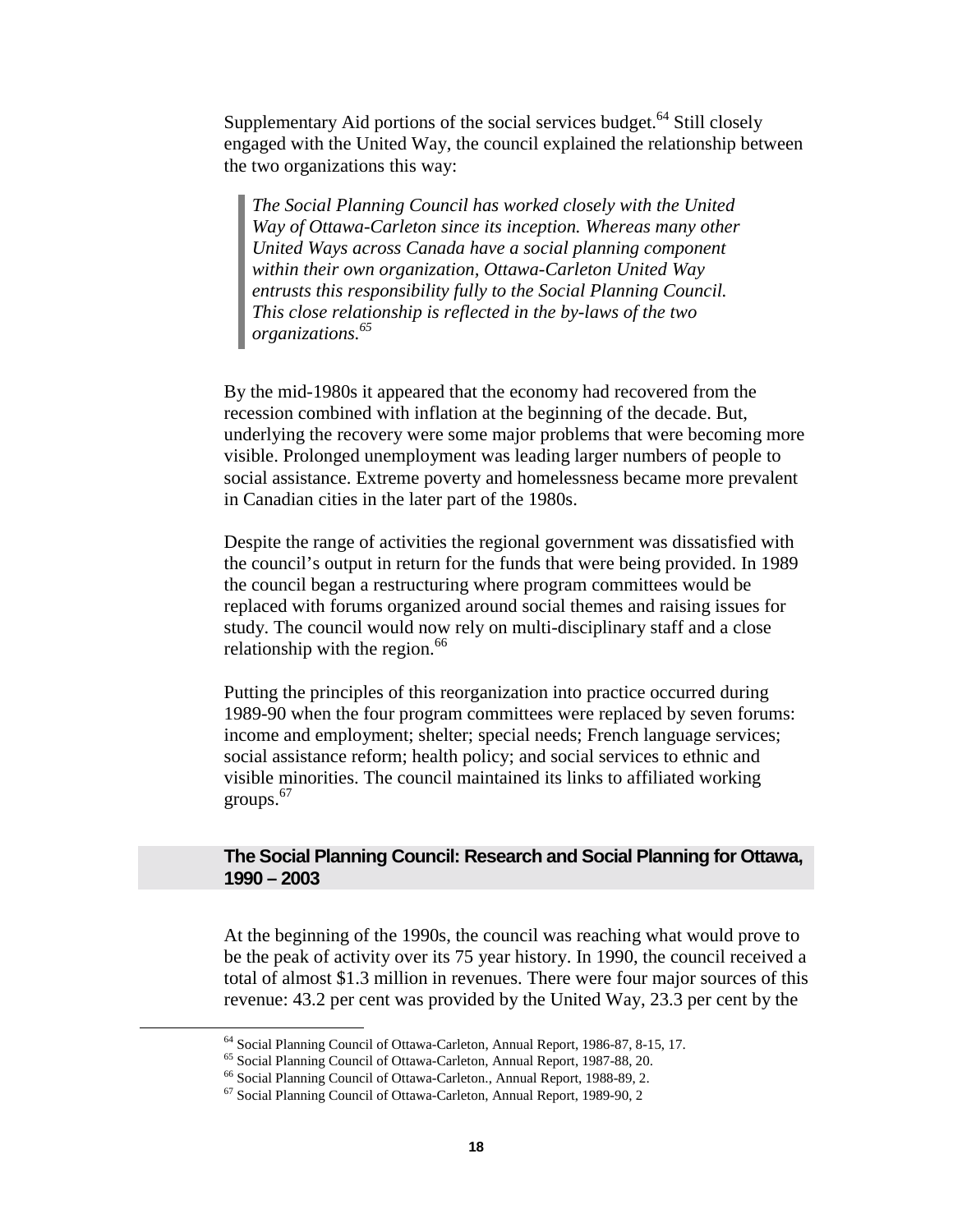regional municipality, 10.4 per cent by the province of Ontario and 9.3 per cent by translation fees.<sup>68</sup>

For several years at the beginning of the decade, the council maintained its level of activity and funding. At the same time there were growing social and economic pressures on the social services and on the non-profit sector in general. With a recession deepening in the country, the numbers of people on social assistance began to grow rapidly despite attempts by the provincial government to maintain spending through deficit financing. This pressure resulted in a change in government in Ontario in 1995 as the NDP were defeated by the Conservatives on a platform of reducing taxes, the deficit, and welfare expenditures while putting those on welfare back to work.

At the federal level, the Conservative government had made repeated attempts to reduce social program spending, several of which were thwarted by public reaction. By the 1990s, there was broader support for deficit reduction at the expense of social program spending. The new federal Liberal government elected in 1993 moved to terminate the Canada Assistance Plan and to replace the Established Programs Financing Act with a new Canada Health and Social Transfer. The new CHST would provide combined funding to the provinces for health, education, and social assistance but with only a residence regulation on the use of the social assistance portion of the funding. The CHST also provided substantially fewer dollars than had been available previously. Expenditure reductions had finally come to the sector by the middle of the 1990s.

In the 1995-96 annual report, council president, Ron Caza noted that "a new era is upon us that has dramatically changed the social fabric of our community."69 When both the province and the region withdrew funding, the council's budget fell from \$1.021 million to \$450,661. While United Way funding remained stable from 1995 to 1996 it had already fallen from a peak of \$573,785 in 1991.<sup>70</sup>

United Way had now, once again, become the councils principal funder. The result was shift in emphasis, on doing "research on the social and economic reality of the Ottawa-Carleton region, …linked to direct action with the community. Our involvement in community activities should guide our research choices and the research undertaken should contribute to community action."71

A report published in the spring of 1998 captured the new mood. Titled Doing Less with Less, it reported on a survey of 300 social and community agencies

 <sup>68</sup> Social Planning Council of Ottawa-Carleton, Annual Report, 1990-9137.

<sup>69</sup> Social Planning Council of Ottawa-Carleton, Annual Report, 1995-96, 1.

<sup>70</sup> Social Planning Council of Ottawa-Carleton, Annual Report, 1996-97, 8

<sup>71</sup> Social Planning Council of Ottawa-Carleton, Annual Report, 1997-98, 3.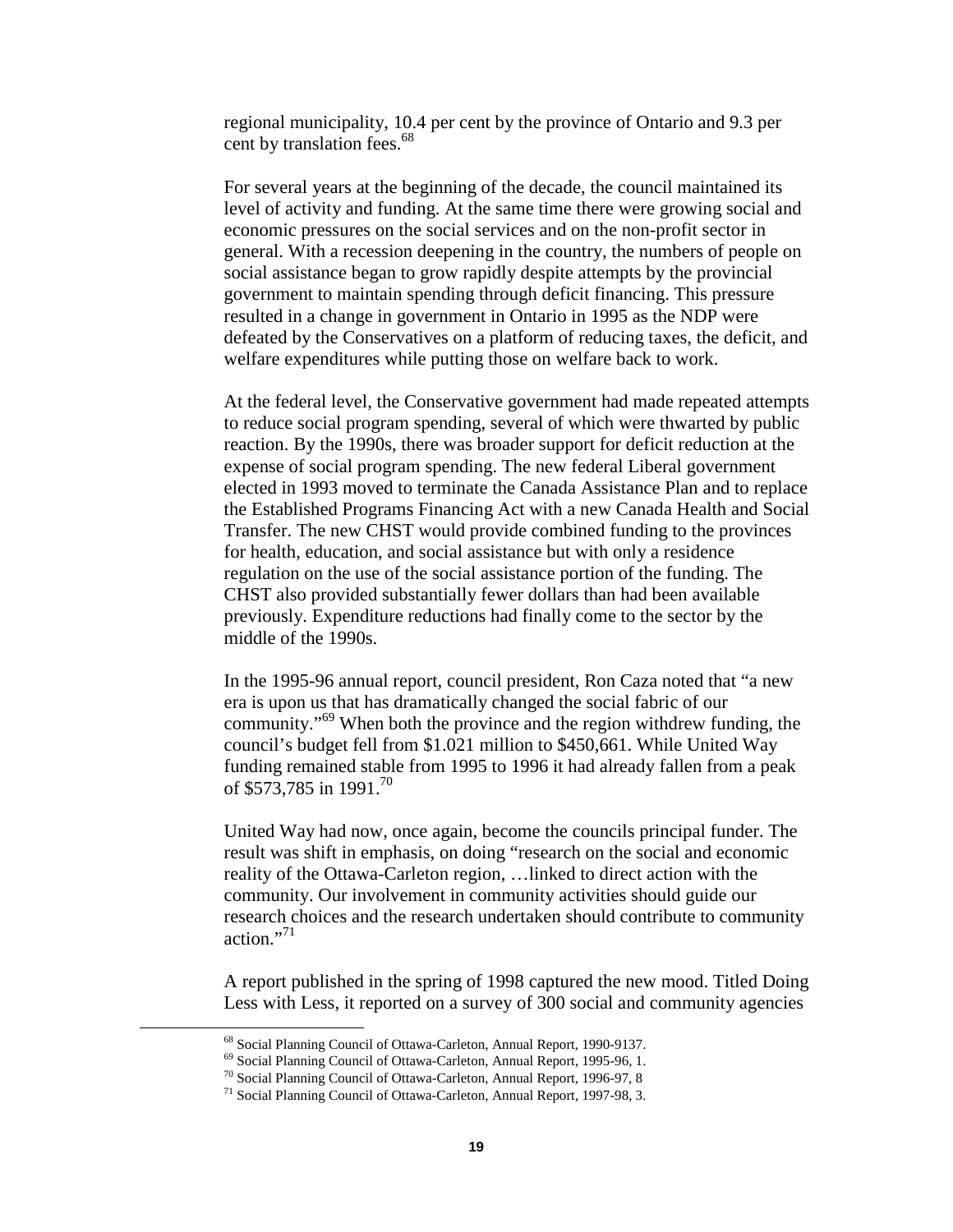in the region identifying changes to programs and services that affected the sector since 1996. In order to reduce office costs, the council made a decision to move to a new location on 280 Metcalfe Street.<sup>72</sup> With reductions from the United Way, the council's budget for 1998 had fallen to just \$387,294. As a result of the precipitous loss of both provincial and regional government funding, the United Way was providing over 82 per cent of the council's budget.

The message from the President, David Welch, a professor of social work at the University of Ottawa, sounded a more positive note:

*Last year saw the council finally stabilizing after a rather unstable period. The council recognized its role as different from other community-based agencies in that its mandate was focussed on supporting other community-based agencies through research. Over the past year, the council sought to define its unique role.*<sup>73</sup>

To help to better plan its work, the council resorted to the time honoured method of bringing representatives of many community agencies together in the first annual consultation. The council also released a report entitled, A Tale of Two Cities, produced jointly with the United Way that identified socio-economic trends, offering a picture of Ottawa at the end of the decade. Despite the decline in the number of staff, and its research focus, the council also remained active in several projects in the community including the People's Hearings Monitoring Committee, the Community Economic Development Research Group, L'Assembléé francophone, and the Social Planning Network of Ontario.

The council continued its rebuilding program over the next three years. Despite a further decline in its United Way allocation the council's revenues stayed above \$400,000 through additional project funding received from the city of Ottawa and from private funders. A decision by the United Way to terminate the special relationship, which the two organizations had enjoyed since its inception, led to a further funding reduction.

The council has begun the process of adapting to a changed reality. Through proposals for research, community consultation, and social planning to public and private funding organizations it had begun to rebuild its activities and revenues. It has also begun to rebuild membership from both individuals and organizations in the community. It is now on a path to recreating itself as a community-based organization with the capacity for high quality research. Its research uses data drawn from its own consultations with local service

 $72$  Ibid, 5.

<sup>73</sup> Social Planning Council of Ottawa, Annual Report, 1998-99, 3.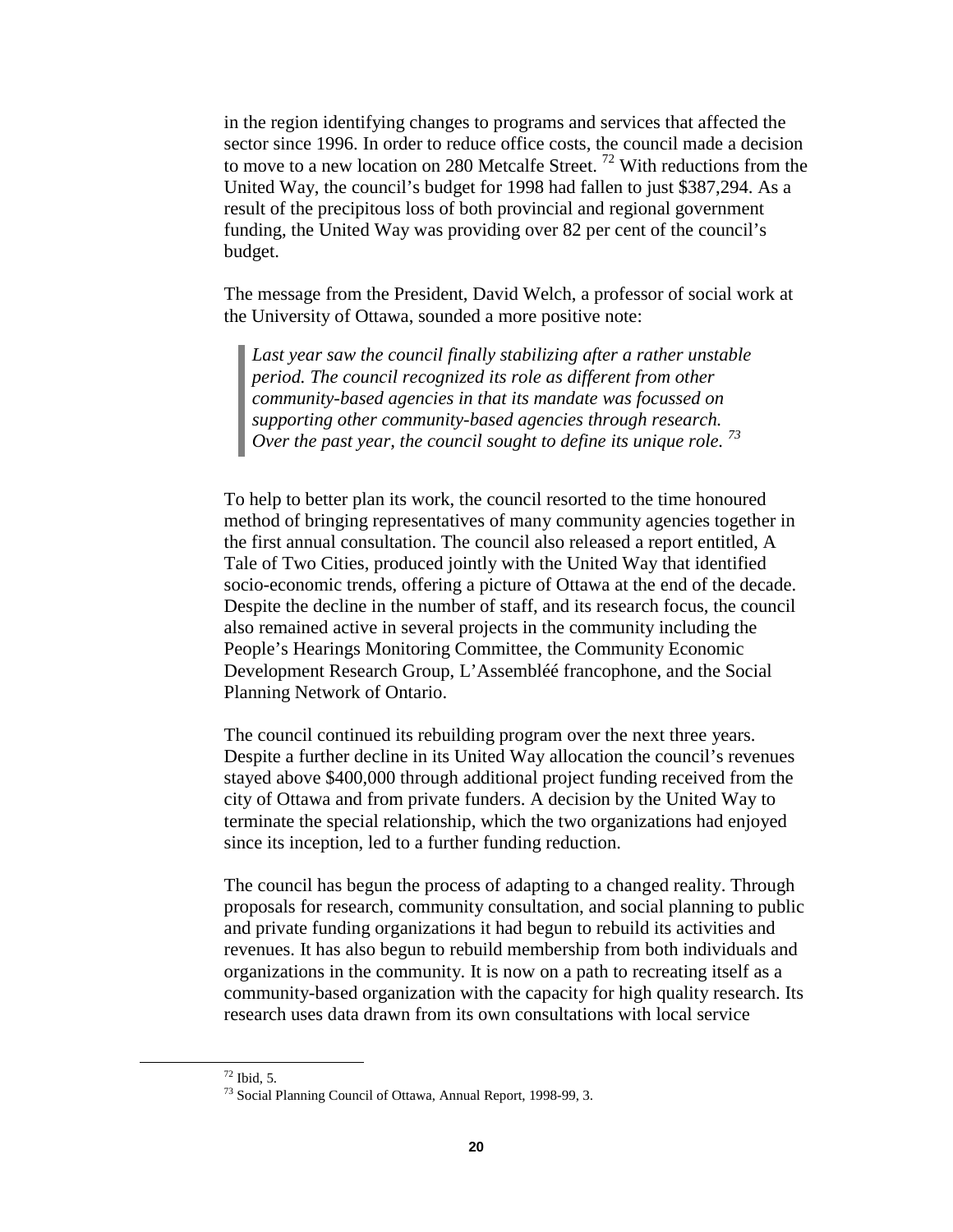providers and community groups, surveys of local citizens, and external bodies such as Statistics Canada.

Nonetheless the council remains true to its roots with its many engagements in the life of the community, involving many volunteers in the quest to improve the quality of life for all citizens of Ottawa, in particular for those citizens who have been marginalized by their income, gender, language, ability, age, ethnicity, race, and sexual orientation. The new direction for the council in the  $21<sup>st</sup>$  century was summed up this way in the 2002 annual report. It is a mandate for the future that continues in its long tradition of the council's commitment to community social planning:

*Our mandate is to provide residents of Ottawa with the means to exercise informed leadership on issues affecting their social and economic well-being. We believe that the exercise of informed leadership is based upon access to high-quality research and greater opportunities for people to share ideas and work together for improvements in their quality of life. <sup>74</sup>*

As of February 2003 the Council changed its' legal name to 'Social Planning Council of Ottawa' in response to the amalgamation of the City of Ottawa.

### **Presidents of the Social Planning Council of Ottawa**

Mr. W. Lyle Reid, 1928 - 30 Major Colonel G.S. Macfarlane, 1930 - 32 K.A. Greene, 1933 - 34 Dr. Campbell Laidlaw, 1935 - 36 Mr. Henri St. Jacques, K.C., 1936 - 37

W.M. Connor, 1941 - 44 A.L. Cawthorne Page, 1944 - 45 Dr. J.A. Stiles, 1946 - 47-?

Mr. Dwight L. Donaldson, 1951 - 52 Mrs. H.Beverley Thorburn, 1952 - 55 Mr. R.C. Laberge, 1955 - 57 Mr. Hyman Gould, 1957 - 59 Mr Neil Morrison. 1960 - September 1961 Mr. G. Malcolm Welch, September1961 - 64 Magistrate Livius Sherwood, 1964 - 66 Mr. Bernard Benoit, 1966 - 68 Mr. Sterling V. Suggett, 1968 - 71 Dr. June B Pimm, 1971 - 73

 <sup>74</sup> Social Planning Council of Ottawa, Annual Report, June 2002, 3.